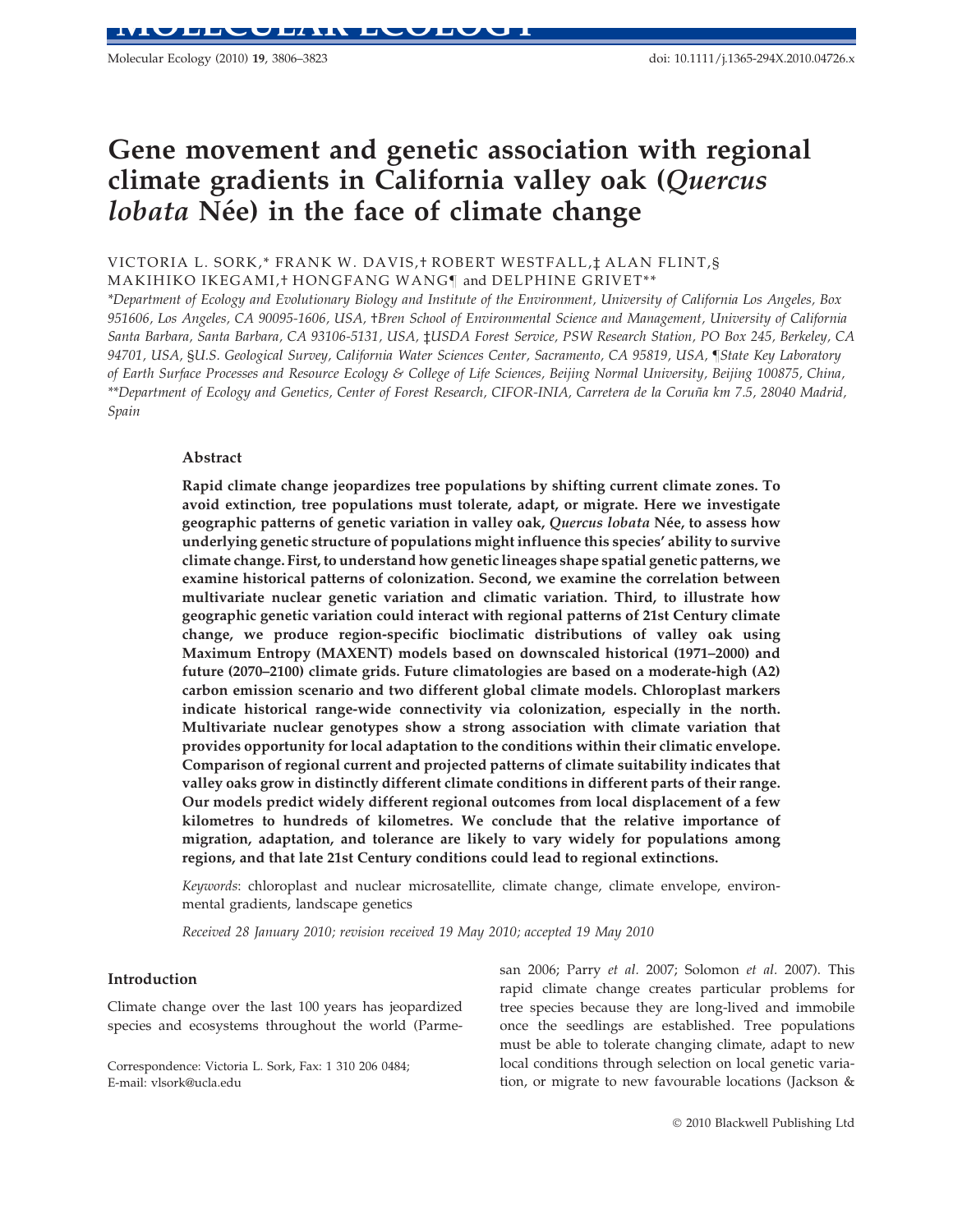Overpeck 2000; Davis et al. 2005; Savolainen et al. 2007; Aitken et al. 2008). Rapid environmental change, such as occurred during the most recent-interglacial period of rapid warming, probably caused the extinction of some tree species, but it is also possible that some populations survived those changes because local climates remained within the species physiological tolerance limits (Bennett 1997). Furthermore, as Davis et al. (2005) point out, evolutionary responses of local populations will include changes in the ability to migrate to and tolerate new sites. Thus, range shifts related to major past climate change have involved the interplay of dispersal and adaptive evolutionary responses. At issue is whether contemporary species can respond to the very rapid rates of ongoing climate change.

Populations in different parts of a species' range and in different microhabitats will experience and respond to climate change differently (Rehfeldt et al. 2002, 2006). This differential response is due to both the genetic composition of local populations and the magnitude of climate change, which will vary geographically as well. Some populations could remain under tolerable climatic conditions while others will experience unsuitable climates. Furthermore, in areas with steep spatial climatic gradients range adjustments could occur over relatively short distances compared to more uniform regions (Loarie et al. 2009), although potential migration rates will be highly sensitive to habitat fragmentation in the landscape (Ledig 1992; Holsinger 1993; Young et al. 1996; Bawa & Dayanandan 1998; Sork & Smouse 2006). Thus, understanding tree species' responses to modern climate change will require better knowledge of geographic patterns of climate adaptation. These geographical patterns have been shaped by a combination of isolation by distance, genetic drift, and selection by climate, along with other factors. Some local populations may have tremendous phenotypic plasticity that would allow tolerance to change, some may have sufficient genetic variation that will allow the next generation of trees to respond to change through natural selection (Hamrick 2004), and others may have neither. Spatial variation in genetic composition relative to vagility will be pivotal to the ability of tree populations to respond to rapid climate change. For most tree species, identifying this variation is hampered by a lack of common garden experiments and other more definitive methods to identify local adaptation to climate (Davis et al. 2005; Manel et al. 2010).

Landscape genetics offers a range of spatial methods for studying the influence of ecological processes on genetic variation (Manel et al. 2003, 2010; Storfer et al. 2007). Spatially explicit genetic and environmental information can be used to look for the impacts of selection (Manel et al. 2003; Storfer et al. 2007), and the

association between genetic and environmental gradients has been well established as evidence of natural selection (Endler 1986; Mitton 1997; Manel et al. 2010). Forest genetics studies have shown that environmental heterogeneity influences the genetic differentiation among tree populations, creating geographic genetic patterns that are consistent with phenotypic traits (see Savolainen et al. 2007). One can look at this association to detect climate variables that are shaping the genetic structure of populations (e.g. Foll & Gaggiotti 2006) or even identify which genes are under pronounced natural selection (e.g.Jump et al. 2006; Joost et al. 2008). If we are trying to understand the potential impact of climate change, analysing the genetic structure of populations overlaid on current and future climate gradients could help identify tree populations that are put at greatest risk by rapid climate change.

Evaluating species–climate relationships and assessing impacts of climate change requires the use of relatively fine-grained climate grids over large areas. High spatial resolution is especially important in mountainous and coastal regions where climates vary widely over short distances. In recent years climatologists have developed downscaling methods that incorporate information on topography and marine influences to improve high-resolution climate grids produced from sparse station data or from coarse global climate models (Daly et al. 2008). These 800–1000 m resolution grids have helped advance understanding of species–climate association and vulnerability to projected 21st century climate change. However, for many regions where local populations may experience climatic conditions on a smaller scale, such as rugged areas, even finer spatial resolution may be needed to represent biologically important climate variation (e.g.Trivedi et al. 2008; Randin et al. 2009).

The motivation of this paper is to understand the potential response of valley oak (Quercus lobata Née), a widely distributed California endemic tree species, to climate change by exploring the associations of genetic variation with locally resolved climatic variables. Valley oak is an ecologically important tree species in California that warrants evolutionary and conservation attention. This oak has experienced extensive habitat loss (Kelly et al. 2005; Whipple et al. 2010), exacerbating the impacts of ongoing environmental change (Sork et al. 2009). Kueppers et al. (2005) predicted that the suitable habitat for Quercus lobata will shift to favorable sites of higher latitude and elevation. Like nearly all climatebased species distribution models, their models assume that a single species–climate relationship can be applied throughout the range. However, provenance studies for many other species have documented systematic intraspecific variation in climate responses over tens to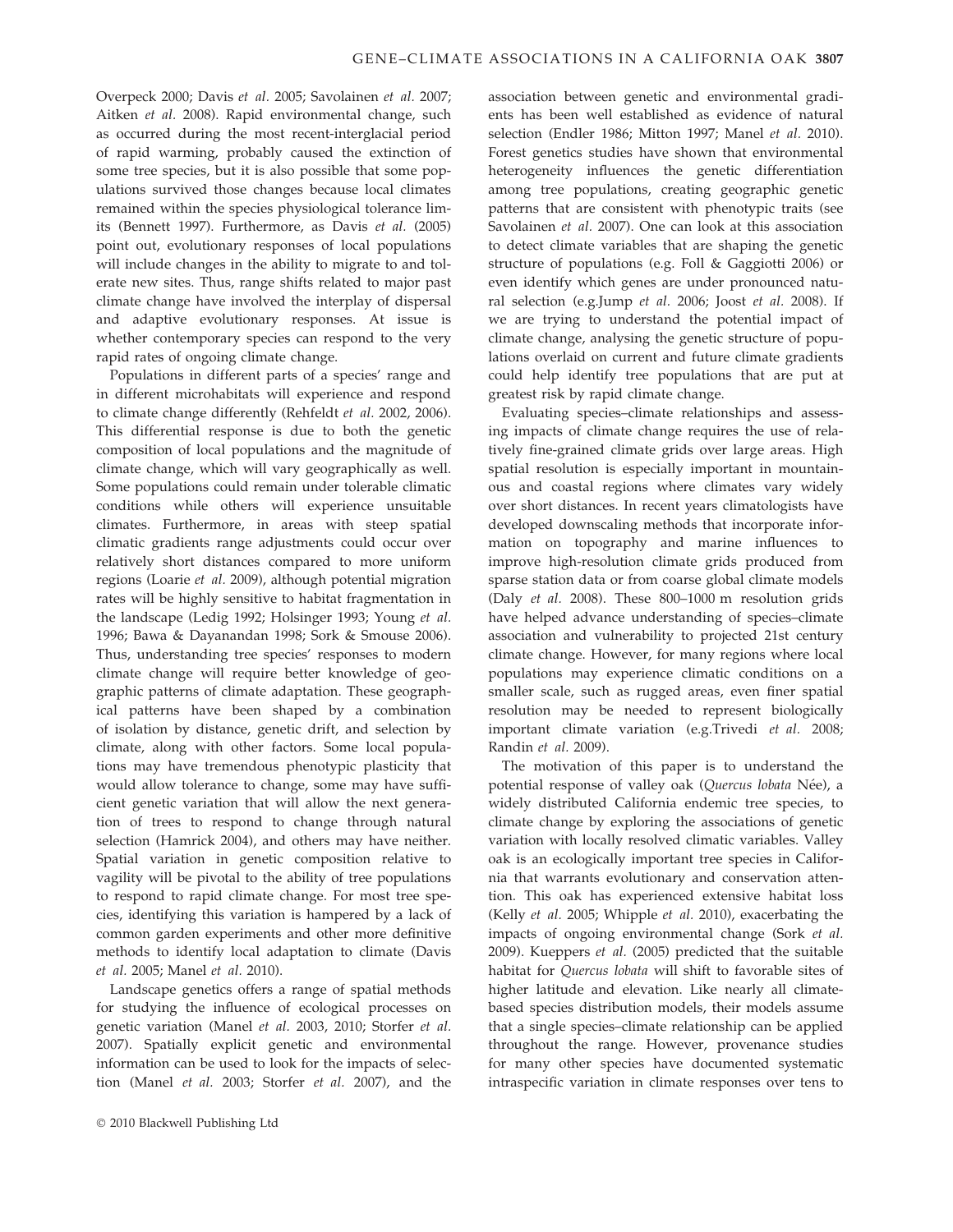thousands of kilometers (Aitken et al. 2008). In an earlier study of valley oak (Grivet et al. 2008), we observed a high degree of nuclear genetic variation across longitude, latitude, and elevation, which suggests that populations across the species' range will not respond similarly to climate change.

Here, we address three objectives. First, to understand the extent to which genetic lineages may contribute to the genetic footprint of contemporary populations, we examine historical patterns of colonization. Using maternally inherited chloroplast genotypes of Quercus lobata, we examine range-wide connectivity that has resulted from seed movement by constructing population networks. Second, to assess the extent to which current populations are climatically structured in ways that may influence their response to climate change, we examine the correlation between multivariate nuclear genetic variation and climatic variation using canonical correlation analysis. Our genetic analysis first transforms microsatellite markers, which behave in a neutral manner as single loci, into multivariate genotypes that provide a sensitive measure of genetic differentiation due to the combined effects of gene flow, genetic drift, and selection across loci (Smouse & Williams 1982; Westfall & Conkle 1992; Zanetto et al. 1994). Third, to explore variation in predicted 21st century spatial displacement of climate zones across the species' range of valley oak, we parameterize region-specific species distribution models using downscaled grids of historical climate and outputs from two climate models based on a moderatehigh carbon emission scenario.

# Materials and methods

## Study species and study area

Quercus lobata (Née) is a dominant or co-dominant species in oak savannas, oak woodlands and riparian forests across the foothills of the Sierra Nevada, Coastal Ranges, and Transverse Ranges that surround the Central Valley of California (Griffin & Critchfield 1972; Fig. 1). The species is winter-deciduous, phreatophytic, and associated with deep loamy soils. This species has an extended latitudinal distribution (34-40° latitude) and altitudinal range (from sea level to 1700 m) resulting in Q. lobata populations that are spread across diverse climatic and geographical zones.

Gene movement occurs through wind-pollination and the mating system is predominantly outcrossing (Sork et al. 2002a). In estimates of contemporary gene flow through pollen, average pollen dispersal distance computed with indirect and direct approaches yielded an estimate of 65–114 m, with a high propensity for short



Fig. 1 Map of species range of Quercus lobata (shaded area) based on the California GAP Analysis database (Davis et al. 1998) and 80 sampling locations showing sites with nuclear genotypes (dots) and sites with chloroplast genotypes (circles).

distance dispersal (Smouse et al. 2001; Sork et al. 2002b; Pluess et al. 2009). However, these same populations also have a fat-tailed dispersal kernel that indicates long distance dispersal as well (Austerlitz et al. 2004; Pluess et al. 2009). Acorns mature in late September to early November of the year of pollination. Acorns lack enforced dormancy and typically germinate within 1–2 months after maturation. Dispersal by birds and rodents typically results in movement of seeds less than 150 m (Grivet et al. 2005; Scofield et al. 2010). Fine-scale genetic analysis of adults within a  $\sim$ 230-ha area indicates isolation by distance at  $\sim$ 350 m ( $\sigma$ ) for seed and pollen together (Dutech et al. 2005). These studies of local historical and contemporary gene flow indicate that the scale of dispersal is on the range of 100–300 m, which allows for the opportunity for adaptation to local environmental conditions. Grivet et al. (2006) report regional scale of spatial autocorrelation in chloroplast genotypes up to 100 km.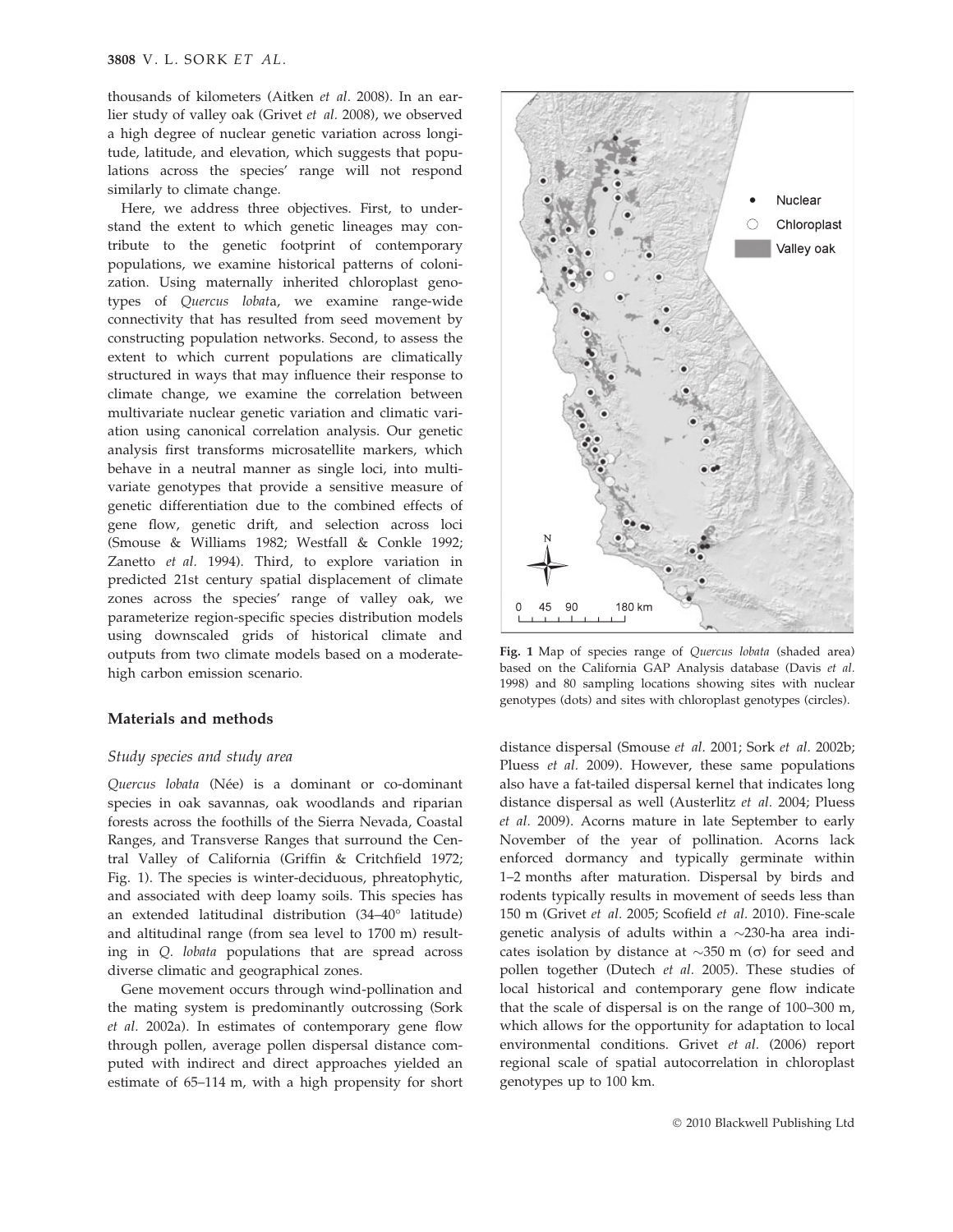## Sampling

From 2003 through 2009, we sampled 330 Q. lobata individuals from 80 sites throughout the species range (Fig. 1), as part of an ongoing project on the phylogeography and conservation of California oaks (Grivet et al. 2006, 2008; Sork et al. 2009). For this study, our sample sizes include 190 chloroplast microsatellite haplotypes across 64 sites and 267 nuclear genotypes across 65 sites. The two data sets share 44 sites, and each samples the full species' range.

## DNA extraction and genotyping

For the additional samples collected since our previous publications (Grivet et al. 2006, 2008; Sork et al. 2009), we analysed six chloroplast microsatellite genetic markers (Deguilloux et al. 2003) using the same DNA extraction method and PCR conditions. For the new samples and a subset of earlier samples, we measured the length of the amplified sequence by running an aliquot of each PCR product on an ABI 3700 capillary sequencer at the UCLA Sequencing & Genotyping Core Facility (http:// www.genetics.ucla.edu/sequencing/index.php). The two methods were calibrated to ensure that we assigned the same haplotypes across primers.

The nuclear data set, which also augmented previous samples, was genotyped using the same methods described elsewhere (Grivet et al. 2008; Pluess et al. 2009) for six nuclear microsatellite primers: MSQ4, QpZAG1/5, QpZAG9, QpZAG36, QpZAG110, and QrZAG20. To verify repeatability, each sample was re-genotyped after repeating the PCR reactions. Again, we reran a subsample of previously genotyped individuals to ensure consistency in genotype assignments.

#### Data analyses

Chloroplast genotypes. To understand the extent to which seed movement has dispersed genes across the species range, we analysed the maternally inherited chloroplast genotypes through PopGraph (Dyer & Nason 2004; Garrick et al. 2009) to create a network of connections among sites. This software uses a graph-theoretical approach and analyses how genetic variation is distributed across the landscape. The software creates nodes based on the genetic variation within sites and identifies a network of connections among sites based on genetic covariation among all populations estimated simultaneously conditional on the entire data set. PopGraph identifies pairs of populations where long distance migration may have occurred by indicating population pairs with significantly greater inter-site distances than predicted by spatial separation based on a chi-squared test (Garrick et al. 2009). PopGraph also identifies pairs of populations that are located significantly closer than predicted by inter-site separation, which suggests that a direct barrier might exist between the linear distances. We conducted analyses through the online version of Genetic Studio (http://www.dyerlab.vmu/software) to create the topology, and then viewed the population graph with a downloadable version of Graph (Dyer 2009). We plotted the geographical patterns using ArcMap 9.2 (ESRI Inc).

Climate data set. Grids of historical climate were produced by downscaling monthly 4 km PRISM climate data (Daly et al. 2008) for the period 1971–2000. Downscaling was accomplished with 90 m digital elevation grids using a modified gradient-inverse-distance square interpolation method (Flint & Flint 2007, 2010). The method preserves the structure of the coarser PRISM grids and uses 90 m digital elevation data for additional downscaling. Flint & Flint (2010) analysed predicted and observed air temperatures at more than 130 California Irrigation and Management Information System (CIMIS) stations and 80 National Weather Service stations in the rugged central Sierra Nevada to determine the reliability of downscaling from the 4 km PRISM cells to 90 m for California. They determined that there was little if any bias for air temperature and that the errors were the same in coastal as interior California. The downscaling algorithm either had no influence or improved interpolated estimates of temperature regimes at the validation sites.

We derived mean values from downscaled climate grids for the periods 1971–2000 and 2070–2100. We analysed mean annual precipitation and several temperature variables expected to be physiologically relevant and shown to be important in other studies of western tree distributions (Rehfeldt et al. 2006), including minimum temperature of the coldest month (Tmin), maximum temperature of the warmest month (Tmax), temperature seasonality (Tseas), and annual growing degree days above 5"C (GDD5):

$$
GDD5 = \sum_{i=1}^{12} \left[ \left( \frac{T \min_i + T \max_i}{2} \right) - 5 \right] D_i
$$

where Tmin and Tmax are average minimum and maximum temperatures for month  $i$  and  $D$  is the number of days in month *i*. When  $T_{\text{min}_i} < 5^{\circ}\text{C} < T_{\text{max}_i}$ , we adjust the number of days in the month using  $D^* =$  $D(Tmax - 5)/(Tmax - Tmin)$ . Temperature seasonality was calculated as the standard deviation of monthly mean temperatures rescaled from 0 to 100 for the range of values observed in California. The climate variables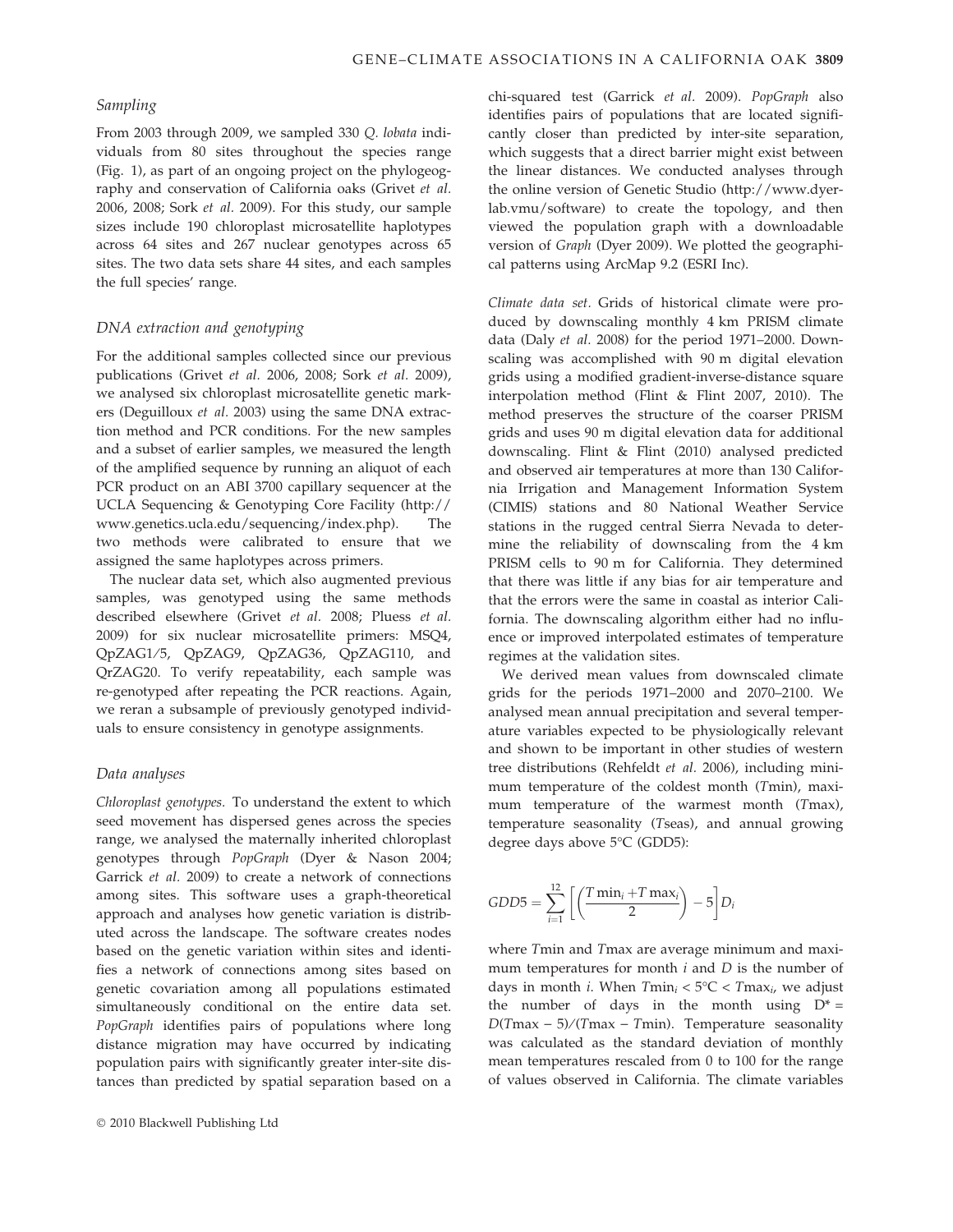# 3810 V. L. SORK ET AL.

|                                    | X        |          | GDD5     | $T$ max  | Tmin     | <b>MAP</b> |
|------------------------------------|----------|----------|----------|----------|----------|------------|
| East-west $(X)$                    | 1.000    |          |          |          |          |            |
| North-south $(Y)$                  | $-0.585$ | 1.000    |          |          |          |            |
| Growing degree days (GDD5)         | 0.430    | $-0.056$ | 1.000    |          |          |            |
| Monthly maximum temperature (Tmax) | 0.370    | 0.054    | 0.654    | 1.000    |          |            |
| Monthly minimum temperature (Tmin) | $-0.009$ | 0.074    | 0.435    | $-0.334$ | 1.000    |            |
| Mean annual precipitation (MAP)    | $-0.499$ | 0.684    | $-0.447$ | $-0.232$ | $-0.079$ | 1.000      |
| Temperature seasonality (Tseas)    | 0.533    | 0.167    | 0.467    | 0.709    | $-0.154$ | $-0.095$   |

Table 1 Pearson's correlation coefficients of latitude and longitude spatial coordinates, and seven climate variables based on the 90 m resolution grids produced by downscaling of daily 800 m PRISM climate data (Daly et al. 2008)

are correlated with longitude  $(X)$  and latitude  $(Y)$  as well as with each other (Table 1).

Downscaled global climate model (GCM) predictions for the period 2070–2100 were produced by downscaling aggregated monthly outputs for the period 2070–2100 from the Parallel Climate Model (PCM1, developed by the National Center for Atmospheric Research and the Department of Energy) and the Goddard Fluid Dynamics Laboratory (GFDL) climate model. Downscaling involved initial downscaling of coarse PCM1 output using the constructed analogue method (Hidalgo et al. 2008). We are using a moderately high 21st Century carbon emission scenario (A2). The PCM-A2 and GFDL-A2 scenarios are two of four selected by the State of California for assessing climate change impacts, the others being PCM1 and GFDL with the lower B1 emission scenario (Cayan et al. 2008). Compared to the GFDL-A2 model runs, PCM1-A2 predicts lower late-century temperature increase (2.6"C vs. 4.5"C mean statewide annual temperature) and smaller differences in precipitation (e.g.  $-2\%$  vs.  $-18\%$  change in statewide mean annual precipitation).

Nuclear genotype data set. We used principal component analysis (PCA) to reduce dimensionality in the microsatellite allelic variables and create multivariate genetic variables in the same manner as described in Grivet et al. (2008). First, we transformed single locus genotypes into allelic variables by assigning a score of 0, 0.5, or 1, depending on whether the individual possesses a homozygous or heterozygous alleles at that locus (Westfall & Conkle 1992). The number of single variables created at each locus is the number of alleles minus one, which yielded 102 allelic variables. We then use PROC PRINCOM in SAS (SAS Institute 1989) to reduce the 102 variables into a smaller set of orthogonal axes.

Climate associations of genotypes. To test the relationship between genetic variation and climate, we conducted a canonical correlation analysis, which summarizes the relationship between two sets of variables by finding a small number of linear combinations from each set that have the highest possible between-set correlations (Legendre & Legendre 1998). Using the PROC CANCORR function of SAS (SAS Institute 1989), we analysed the correlation between multivariate genotypic scores from the first 20 axes with five of the climate variables described above. To incorporate nonlinear structure in the climate variables, we used canonical trend surface analysis, which also includes squared terms and cross products among the five variables, which yielded a total of 20 climate variables. We tested the normality of residuals of the canonical models using SAS PROC UNIVARI-ATE. To diagnostically describe the forms of the equations (Box & Draper 1987), we analysed the observed scores for the first four canonical axes in SAS PROC RSREG. This procedure uses the method of least squares to fit quadratic response surface regression models and transforms that model to describe the shape of the response surface.

To assess the contribution of geography to the canonical correlation model, we partitioned out the spatial component of the climatic variation (Borcard et al. 1992), which was done in two steps. In the first step, using stepwise or sequential (Type I) sums of squares, we specified a quadratic model of geographic coordinates  $(x, y,$  and elevation, in metres) first, then the climatic model. In the second step, we specified the climatic model first, followed by the geographic model. In the first model, we have the proportion of the total sums of squares due to climate after removing geography; in the second, we have that proportion due to geography after removing that due to climate. From these, we can compute the proportion of total sums of squares that is collinear.

## Modelling of future shifts in climate zones

To explore the extent to potential for spatial displacement of historical regional climates in the near future, we selected four sampling sites that were evenly distributed throughout the range of valley oak and also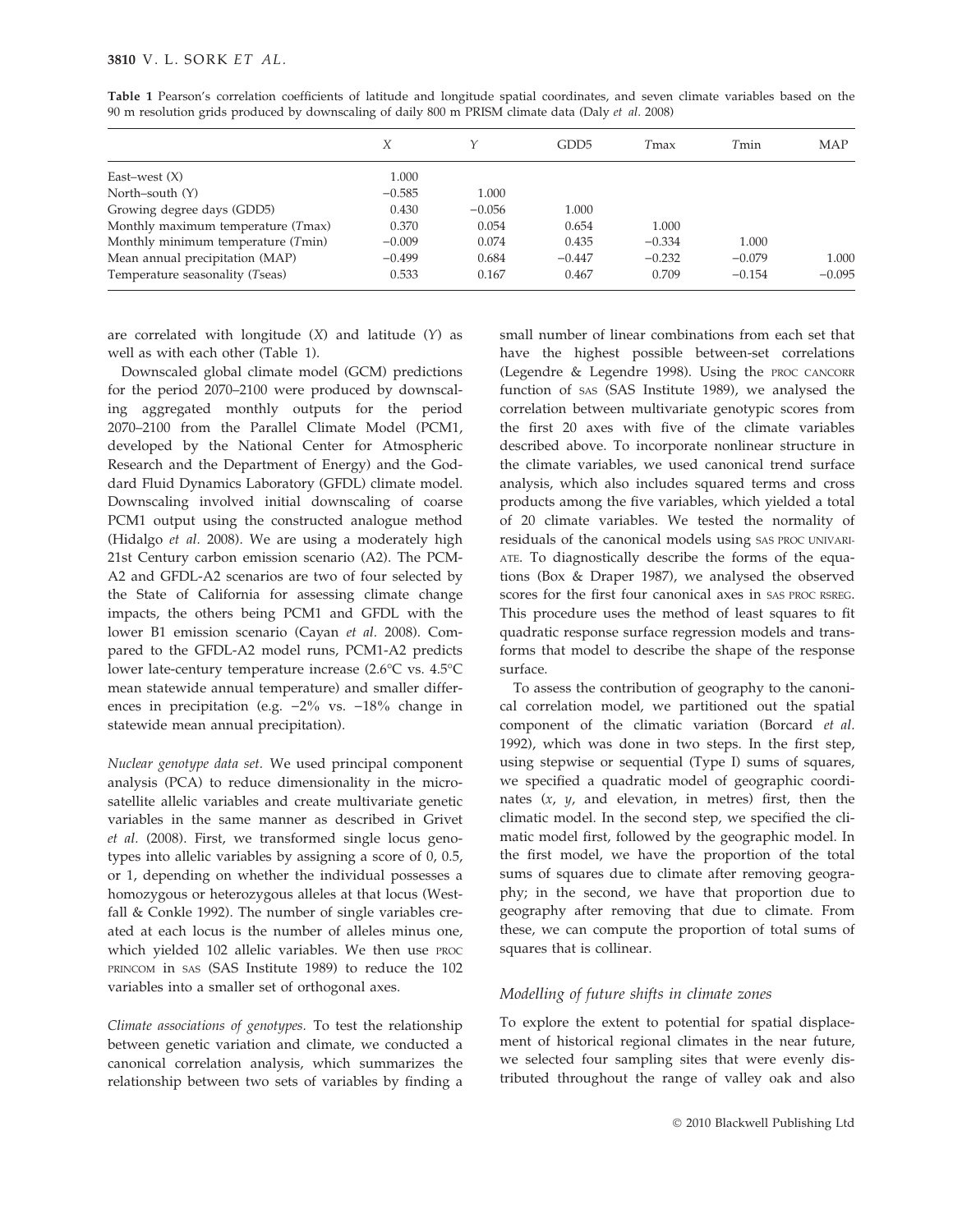spanned the range of genetic dissimilarity. A circular buffer with a radius of 75 km was created around each site.

We combined valley oak location information from our samples with occurrence data from a database of California vegetation plots (Seo et al. 2009) to generate a presence-only database of 529 valley oak locations that fell within the 4 subregions. Species distribution models were created using maximum entropy (MAXENT version 3.1.0) modelling (Phillips et al. 2006; Phillips & Dudı'k 2008) with mean annual precipitation, temperature seasonality and growing degree days above 5°. The MAXENT approach has proven to be very effective for bioclimatic modelling and performs better with presence-only data than most other available methods (Elith et al. 2006). Separate MAXENT models were produced based on nonoverlapping occurrence data in each of the four subregions. Model goodness-of-fit was evaluated using the area under the receiver operating characteristics curve (AUC).

To map late 21st Century distributions, each regional model produced using historical climate data was applied to state-wide grids of predicted future climate. To simplify presentation of the results, we show predicted presence or absence rather than probabilities using a threshold of  $P = 0.5$  for species presence (Phillips & Dudi'k 2008).

## Results

Both genetic markers included high genetic diversity. The chloroplast results indicate that Quercus lobata is variable across the six microsatellite markers with 2–5 haplotypes per marker with an overall average of 3.9 haplotypes, and a total of 45 unique multilocus haplotypes across the 64 sites and 190 individuals (see Table S1, Supporting information). The nuclear genetic diversity is greater than that of chloroplast, which is expected. The total number of alleles per nuclear microsatellite locus ranged from 10 to 29 alleles, with an average of 18 alleles across loci (see Table S1, Supporting information). The range of the average effective number of alleles per site was 2.5–4.7 alleles. The average number of alleles per site ranged from 2.9 to 5.5, which is fairly high given that most sites included only three individuals, and thus could not exceed 6 alleles per locus per site. We did not adjust these averages for sample size because the data are presented as background information and not for future statistical analysis.

#### Chloroplast genetic networks

The PopGraph network of populations based on chloroplast haplotypes indicates extensive historical connec-



Fig. 2 Map of network showing 64 sites that are significantly connected with each other based on PopGraph topology (see text for details). Sites that are spatially more distant than expected from their genetic differences indicate long distance dispersal (white lines) and those that are spatially closer than expected from genetic differences indicate barriers (white dashed lines).

tivity among most populations (Fig. 2). The most common colonization patterns are north and south along the foothills of both the Coast Ranges and Sierra Nevada, but it is not uncommon to see east–west gene exchanges, especially in the northern part of the species range. Our data indicate occasional long distance gene exchange across the Central valley from the coastal northern site to an eastern southern site where the haplotypes are significantly more similar than expected based on spatial distance. Our analysis also identifies a network connection across the Central valley in southern California where the two sites are more genetically dissimilar than predicted by spatial distance.

## Climate associations of genotypes

We used the multivariate scores from the first 20 principal component axes as multivariate genotypes for the canonical correlation analysis. We chose 20 PC's because this number captured a reasonable amount of the total genetic variation (the cumulative percentage was 41.52%, Table 2), and use of additional PC's improved the  $R^2$ s in the subsequent correlation analysis marginally. The proportion of genetic variation attributed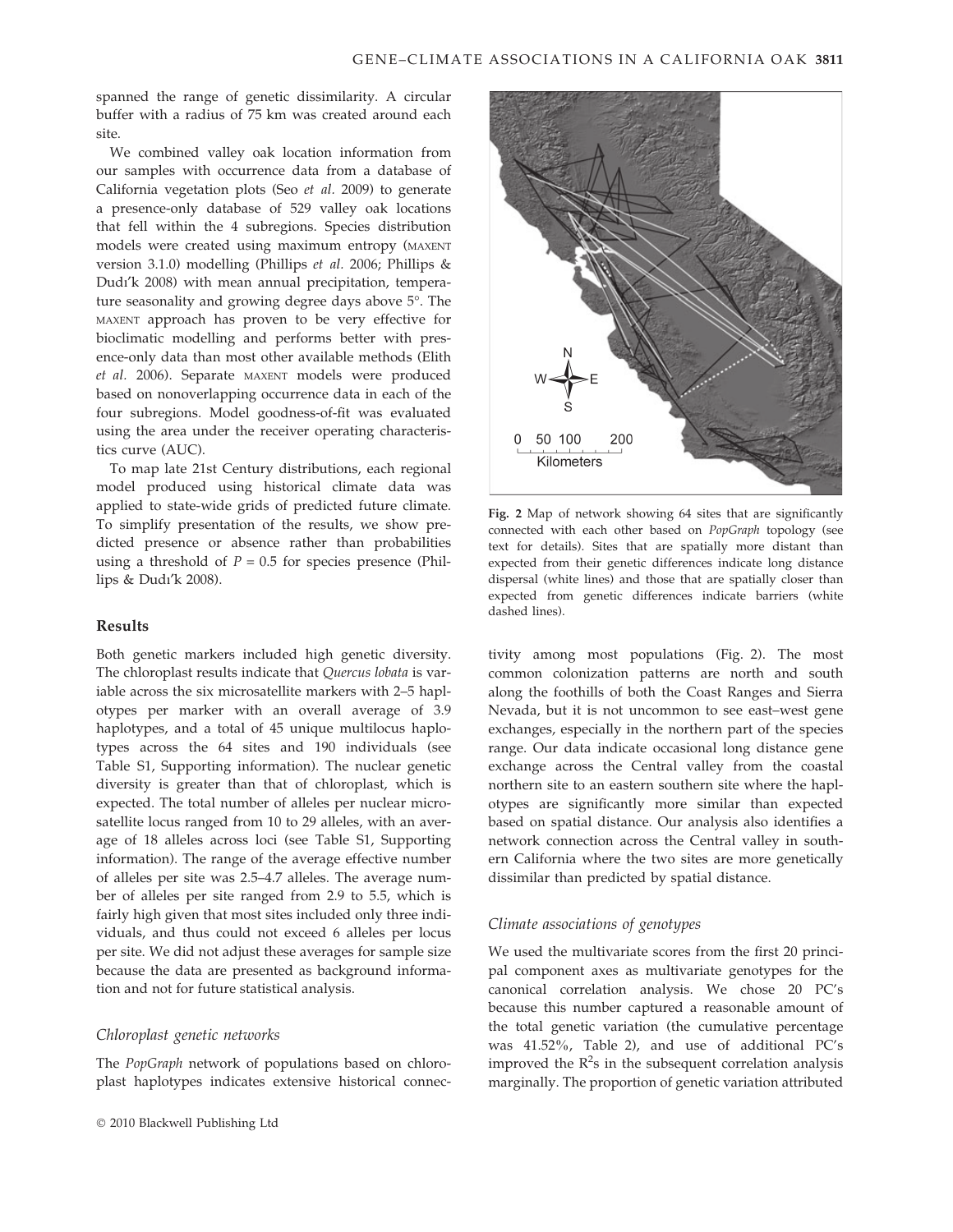Table 2 Eigenvalues of the Principal Component Axes (PCA) from the PC correlation matrix based on 103 allelic variables from 7 nuclear microsatellite loci

| Prin               | Eigenvalue | Proportion | Cumulative |
|--------------------|------------|------------|------------|
| Prin1              | 3.71933157 | 0.0365     | 0.0365     |
| Prin <sub>2</sub>  | 3.04415982 | 0.0298     | 0.0663     |
| Prin <sub>3</sub>  | 2.54074113 | 0.0249     | 0.0912     |
| Prin4              | 2.43914075 | 0.0239     | 0.1151     |
| Prin <sub>5</sub>  | 2.32291626 | 0.0228     | 0.1379     |
| Prin <sub>6</sub>  | 2.23144517 | 0.0219     | 0.1598     |
| Prin7              | 2.18288316 | 0.0214     | 0.1812     |
| Prin <sub>8</sub>  | 2.09034455 | 0.0205     | 0.2017     |
| Prin9              | 2.07807868 | 0.0204     | 0.2220     |
| Prin10             | 1.98474470 | 0.0195     | 0.2415     |
| Prin11             | 1.96732773 | 0.0193     | 0.2608     |
| Prin <sub>12</sub> | 1.88804604 | 0.0185     | 0.2793     |
| Prin <sub>13</sub> | 1.86301702 | 0.0183     | 0.2976     |
| Prin <sub>14</sub> | 1.79370240 | 0.0176     | 0.3152     |
| Prin <sub>15</sub> | 1.78359988 | 0.0175     | 0.3326     |
| Prin <sub>16</sub> | 1.74614542 | 0.0171     | 0.3498     |
| Prin <sub>17</sub> | 1.71333617 | 0.0168     | 0.3666     |
| Prin <sub>18</sub> | 1.68086312 | 0.0165     | 0.3830     |
| Prin19             | 1.66361165 | 0.0163     | 0.3993     |
| Prin <sub>20</sub> | 1.61516464 | 0.0158     | 0.4152     |

to each ranged from 3.65% for the Prin1 to 1.58% for Prin20 (Table 2). For each of the 20 axes, multiple allelic variables loaded at some moderate level less than an absolute value of 0.20, and, in each of the PCA axes, there were an additional 4–7 variables with absolute value loadings between 0.20 and 0.38. This contribution of multiple alleles to the PCA's means that the principal component axes have reduced the initial 103 alleles into transformed genetic variables that are multivariate. The one notable exception is Prin1, which contained two loci each with two alleles, and these were highly loaded in reciprocal associations.

The canonical trend surface analysis tested the association between the 20 multilocus genetic variables with 20 climate variables that included the linear and nonlinear effects. The first six canonical axes were significant and the canonical correlations ranged from 0.766 to 0.434 (Table 3A), indicating a very strong association between the genetic and climatic variation across the species range. Focusing on the first four canonical axes, we see that Prin1 loads heavily with the first canonical axis (V1), while the other three axes include more balanced loadings of the 20 principal component axes (Table 3B). For the predicted scores of the first canonical vector (W1), temperature degree days above 5"C (GDD5) in its linear and squared form was slightly more highly correlated than other variables (Table 3C). For the second canonical vector (W2), temperature seasonality (Tseas) correlated more highly than other

Table 3 Summary of Canonical Correlation Analysis based on nuclear microsatelite genetic markers. (A) Summary of the statistical tests of canonical correlation analysis for genetic variables vs. six climate variables, their quadratic forms, and their cross products. (B) Canonical correlations of the 20 PCAs of the 103 nuclear variables with the observed scores of the first four canonical axes. (C) Canonical correlations of the linear and higher order combinations of the climate variables for the first four canonical axes

| Canonical axes                                                  | Canonical correlation      | Pr > F                     |           |           |  |  |  |  |
|-----------------------------------------------------------------|----------------------------|----------------------------|-----------|-----------|--|--|--|--|
| (A) Statistical tests for first six canonical axes              |                            |                            |           |           |  |  |  |  |
| 1                                                               | 0.765617                   |                            |           |           |  |  |  |  |
| $\overline{2}$                                                  |                            | 0.671367                   |           | < 0.0001  |  |  |  |  |
| 3                                                               |                            | 0.608128                   |           | < 0.0001  |  |  |  |  |
| 4                                                               |                            | 0.550027                   |           | < 0.0001  |  |  |  |  |
| 5                                                               |                            | 0.509182                   |           | < 0.0028  |  |  |  |  |
| 6                                                               | 0.433851                   | 0.1240                     |           |           |  |  |  |  |
|                                                                 | V1                         | V2                         | V3        | V4        |  |  |  |  |
| (B) Correlation of genotypic variables with observed scores for |                            |                            |           |           |  |  |  |  |
| first four canonical axes                                       |                            |                            |           |           |  |  |  |  |
| Prin1                                                           | 0.8920                     | $-0.2027$                  | $-0.1921$ | $-0.1195$ |  |  |  |  |
| Prin2                                                           | $-0.1257$                  | 0.0223                     | $-0.3730$ | 0.1489    |  |  |  |  |
| $\mathbf{r}$ . $\mathbf{r}$                                     | $\alpha$ $\alpha$ $\alpha$ | $\alpha$ $\alpha$ $\alpha$ |           |           |  |  |  |  |

| Climate variable   | W1        | W2        | W <sub>3</sub> | W4        |
|--------------------|-----------|-----------|----------------|-----------|
| Prin <sub>20</sub> | $-0.0747$ | $-0.1660$ | $-0.2681$      | $-0.3677$ |
| Prin19             | $-0.0639$ | 0.1911    | $-0.1010$      | $-0.3095$ |
| Prin <sub>18</sub> | $-0.0535$ | $-0.1266$ | 0.1359         | 0.2369    |
| Prin17             | $-0.0829$ | $-0.1001$ | 0.1389         | 0.0889    |
| Prin <sub>16</sub> | 0.0011    | $-0.1370$ | 0.2672         | $-0.0261$ |
| Prin15             | 0.0662    | 0.1109    | 0.2110         | 0.2482    |
| Prin14             | $-0.1740$ | 0.0148    | 0.0447         | $-0.4573$ |
| Prin13             | 0.0901    | 0.0579    | 0.1289         | $-0.2148$ |
| Prin12             | 0.1752    | 0.5170    | $-0.1708$      | 0.3290    |
| Prin11             | $-0.0836$ | $-0.2273$ | $-0.1960$      | 0.1908    |
| Prin10             | $-0.2155$ | 0.0421    | $-0.5973$      | 0.1158    |
| Prin9              | 0.0554    | 0.2863    | 0.2932         | 0.1181    |
| Prin <sub>8</sub>  | 0.0080    | $-0.1703$ | $-0.0063$      | 0.2577    |
| Prin7              | 0.0597    | 0.0588    | 0.0863         | $-0.0083$ |
| Prin6              | $-0.0876$ | $-0.6196$ | 0.1001         | 0.1530    |
| Prin <sub>5</sub>  | 0.0686    | $-0.0985$ | $-0.0877$      | 0.2805    |
| Prin4              | 0.1320    | $-0.0183$ | $-0.0793$      | $-0.0936$ |
| Prin <sub>3</sub>  | $-0.0760$ | 0.0672    | 0.1665         | $-0.0410$ |
| Prin2              | $-0.1257$ | 0.0223    | $-0.3730$      | 0.1489    |

(C) Correlation of climate variables in linear, quadratic, and cross-product forms, with their canonical scores for four first axes. Within each canonical axis, selected high correlations are highlighted in bold.(See Table 1 for abbreviations.)

|                       | nightighted in bold.(See Table T for abbreviations.) |           |           |           |
|-----------------------|------------------------------------------------------|-----------|-----------|-----------|
| GDD <sub>5</sub>      | $-0.3063$                                            | 0.3755    | $-0.3768$ | $-0.0524$ |
| <b>MAP</b>            | 0.2787                                               | 0.0227    | 0.5034    | $-0.3271$ |
| Tmax                  | $-0.1586$                                            | 0.3718    | $-0.1802$ | 0.0695    |
| Tmin                  | 0.0260                                               | 0.1067    | $-0.0948$ | $-0.1790$ |
| <b>Tseas</b>          | $-0.1903$                                            | 0.6858    | $-0.0253$ | 0.1719    |
| GDD5 <sup>2</sup>     | $-0.3224$                                            | 0.4000    | $-0.3524$ | $-0.0662$ |
| MAP <sup>2</sup>      | 0.2011                                               | $-0.0156$ | 0.3887    | $-0.3170$ |
| $T$ max <sup>2</sup>  | $-0.1573$                                            | 0.3799    | $-0.1749$ | 0.0623    |
| Tmin <sup>2</sup>     | $-0.0903$                                            | $-0.0653$ | $-0.0508$ | $-0.0566$ |
| $T$ seas <sup>2</sup> | $-0.2501$                                            | 0.7145    | $-0.0079$ | 0.1732    |
|                       |                                                      |           |           |           |

 $©$  2010 Blackwell Publishing Ltd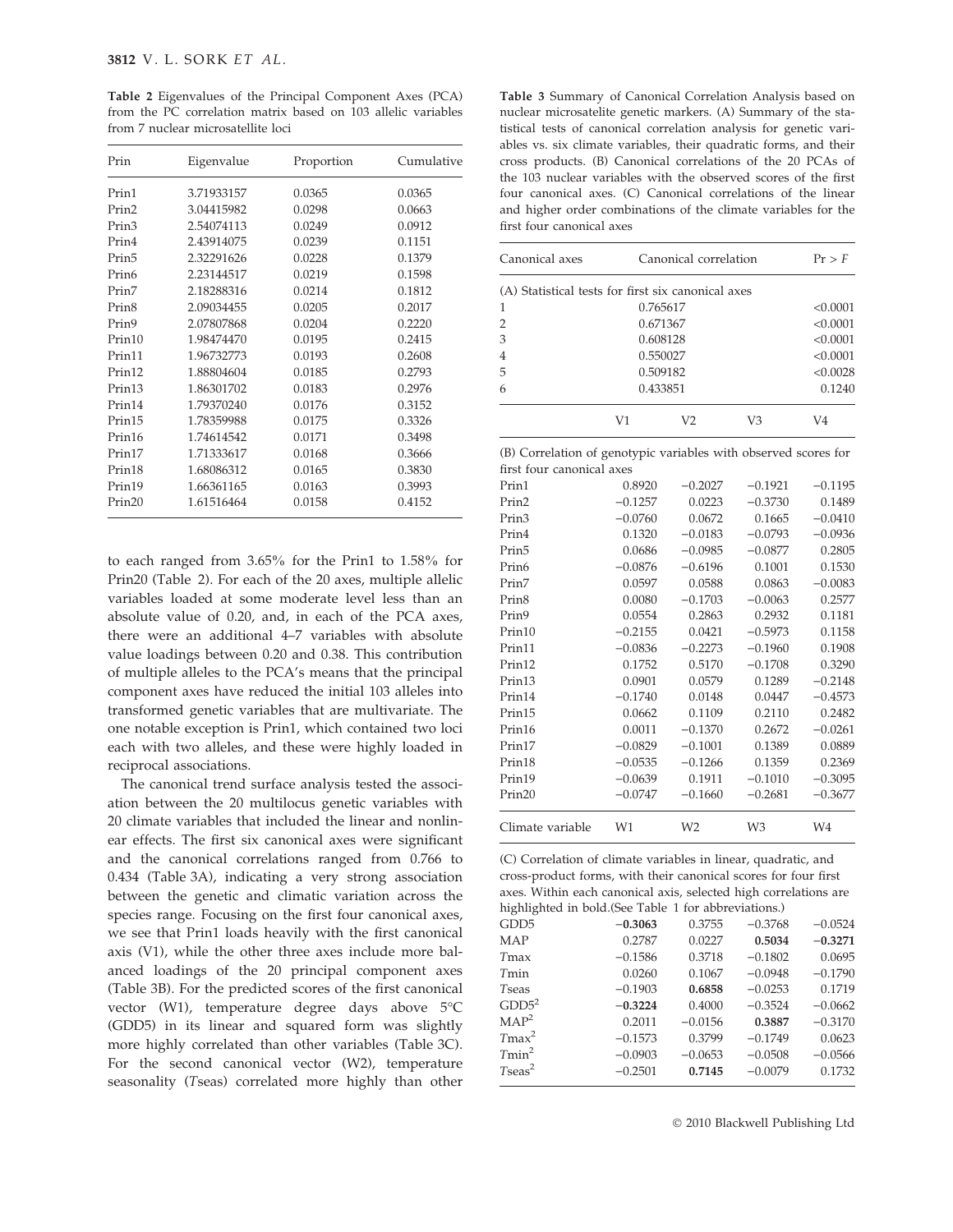Table 3 (Continued)

| Climate variable       | W1        | W2     | W3        | W4        |
|------------------------|-----------|--------|-----------|-----------|
|                        |           |        |           |           |
| $GDD5 \times MAP$      | 0.2440    | 0.1264 | 0.4703    | $-0.3596$ |
| $GDD5 \times Tmax$     | $-0.2744$ | 0.4409 | $-0.3152$ | $-0.0186$ |
| $GDD5 \times Tmin$     | $-0.0387$ | 0.1410 | $-0.1146$ | $-0.1595$ |
| $GDD5 \times T$ seas   | $-0.2234$ | 0.6875 | $-0.1033$ | 0.1108    |
| $MAP \times T$ max     | 0.2651    | 0.1032 | 0.4958    | $-0.3047$ |
| $MAP \times Tmin$      | 0.1123    | 0.0118 | 0.0811    | $-0.3016$ |
| $MAP \times Tseas$     | 0.1471    | 0.4277 | 0.4098    | $-0.0962$ |
| $T$ max $\times$ Tmin  | 0.0097    | 0.1832 | $-0.1115$ | $-0.1927$ |
| $T$ max $\times$ Tseas | $-0.2084$ | 0.6674 | $-0.0393$ | 0.1584    |
| $Tmin \times Tseas$    | 0.0970    | 0.4246 | $-0.1157$ | $-0.1305$ |

variables in its linear, quadratic, and cross product forms. In the third vector (W3), mean annual precipitation (MAP) was highly correlated in their linear, quadratic, and cross-product forms. In the fourth vector (W4), MAP is highly correlated. Overall, all of the vectors are correlated with more than one climate variable in linear and higher order forms, but GDD5, Tseas, and MAP, were the strongest climate variables for the first three canonical vectors, respectively. The residuals of the model for the first four canonical scores were normally distributed.

The RSREG procedure analysed the canonical trend surface for the first four canonical vectors (CV), and confirmed both that large proportions of variation in the models were nonlinear and also that substantial proportions were due to interactions among climate variables (Table 4). The forms of all models were saddles, where, from the middle (or stationary point), canonical scores rose or fell, moving off the stationary point. So depending on the signs of the relationships with each CV, PC scores rose or fell, as did frequencies of alleles associated with each PC, with variation in the CV. In the first two CVs, the stationary point was within the range of the climate data, whereas that point was outside the range of the data in CV3, representing a climate outside our data. Spatial patterns in precipitation are complex, not only dependent on orographic effects, but also on large-scale and local circulation patterns. So that the stationary point is outside the data in CV3 is not unexpected. In CV4, there is little spatial association in plotted scores (not shown), which is indicated by the low collinearity with geography (next paragraph) and low correlations with climate. Instead, the low (albeit significant) association we did find was due to a few extreme values in the scores. This pattern suggests that trends in CV4 could be due to drift, rather than an influence of climate.

Our analysis of the collinearity between climate and spatial location indicated that 34% of the sums of squares (SS) for the first canonical axis were due to climate alone and 52% of the association between genetic and climate variation was due to the collinearity of climate and geography. In the second canonical axis, 43% of the SS was due to climate alone and 43% was due to collinearity with geography. In the third axis, 56% of SS was due to climate alone and 25% was due to the collinearity. In the fourth axis, 78% was due to climate alone and 4% due to collinearity.

To illustrate the spatial patterns in genetic and climate variables, we plotted the predicted canonical scores for the first three axes onto three climate gradients for GDD5, Tseas, and MAP, respectively. Because the scores are based on all five climate variables, we would not expect that the scores would precisely correspond to the temperate gradients, but these maps illustrate the trend in the data. Figure 3A illustrates the southern Sierra Nevada foothills and northern Sacramento Valley experience higher growing degree day sums than those sums elsewhere in the species' range (Fig. 3A). The canonical scores associated with the first axis (CCA1) were smaller in the areas in the southern Sierra Nevada foothills and very southern California. Temperature seasonality (Fig. 3B) is lower in the sites along the Coastal range foothills than along the Sierra-Nevada foothills, and here we see smaller canonical scores of the second axis (CCA2) located in the coastal area with low seasonality. Mean annual precipitation shows north south gradient (Fig. 3C), and the smaller CCA3 scores tend to be in areas with very little precipitation.

Table 4 Summary of Type I statistics from separate response surface regression models for scores of the four canonical axes of the CTSA reported in Table 3

|                    |    | V1     |          | V2     |          | V3     |          | V4     |          |
|--------------------|----|--------|----------|--------|----------|--------|----------|--------|----------|
|                    | DF | $R^2$  | Pr > F   | $R^2$  | Pr > F   | $R^2$  | Pr > F   | $R^2$  | Pr > F   |
| Linear             | 5. | 0.2396 | < 0.0001 | 0.2474 | < 0.0001 | 0.1083 | < 0.0001 | 0.0719 | 0.0002   |
| Ouadratic          | 5  | 0.1264 | < 0.0001 | 0.0500 | 0.0006   | 0.1336 | < 0.0001 | 0.0458 | 0.0076   |
| Cross-product      | 10 | 0.2201 | < 0.0001 | 0.1533 | < 0.0001 | 0.1279 | < 0.0001 | 0.1848 | < 0.0001 |
| <b>Total Model</b> | 20 | 0.5862 | < 0.0001 | 0.4507 | < 0.0001 | 0.3698 | < 0.0001 | 0.3025 | < 0.0001 |

 $©$  2010 Blackwell Publishing Ltd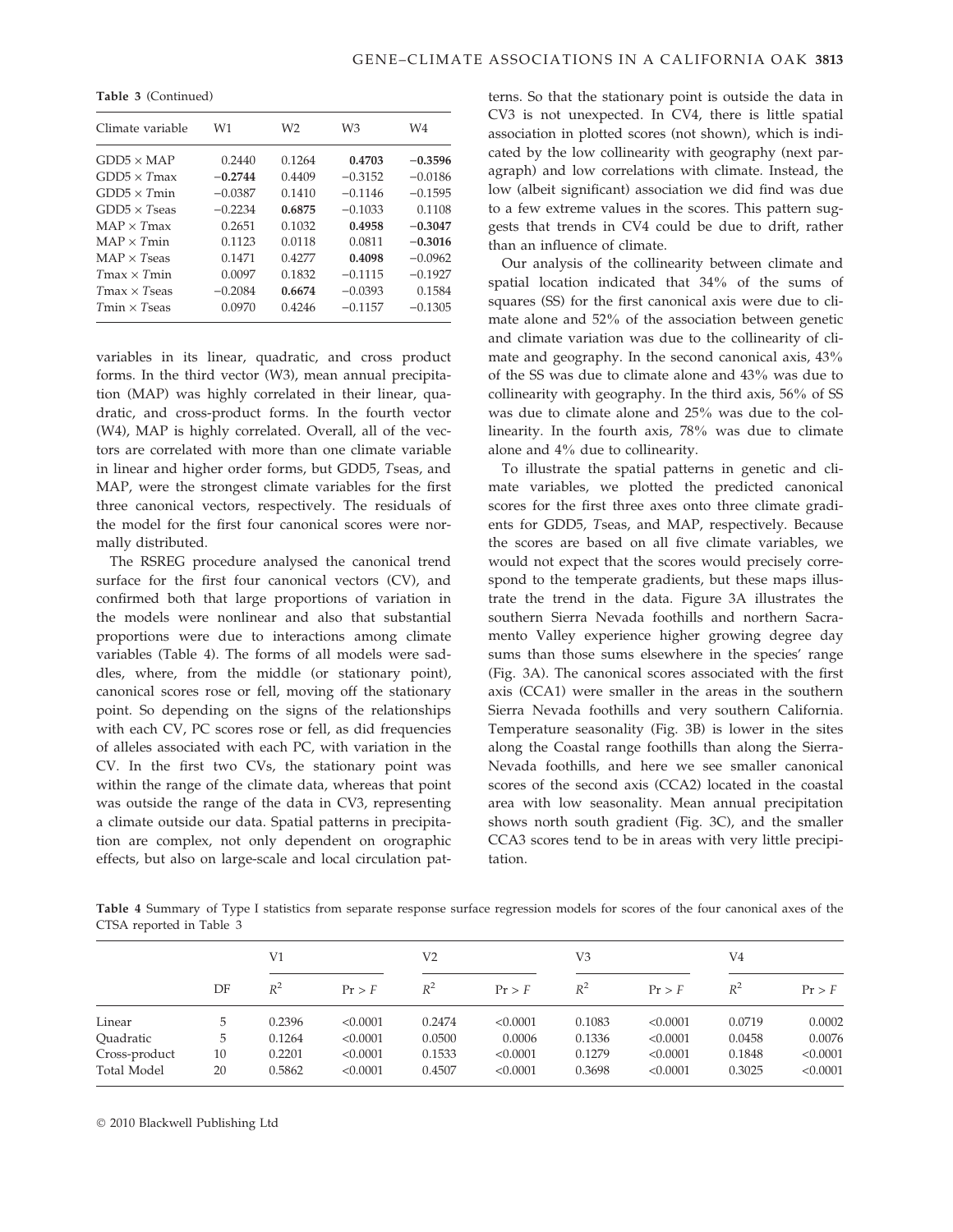

Fig. 3 Overlay of predicted canonical scores onto map of climate gradients. (A) Observed canonical scores for first vector (V1) vs. growing degree days (GDD5). (B) Observed canonical scores for second vector (V2) vs. Temperature Seasonality (Tseas). (C) Observed canonical scores for third vector (V3) vs. precipitation.

#### Future shifts in climate zones

Valley oaks occur in systematically different climates within the four test regions that span north–south and east–west extremes in the range (Table 5). The northern region and central Sierran foothill locations are generally wetter than locations in the southern range or the Central Coast. Northern sites experience lower GDD5 values while the central coastal and southern sites experience much lower temperature seasonality.

Both GFDL-A2 and PCM1-A2 climate scenarios predict large increases in GDD5 at all 4 test regions, although the GFDL-A2 forecasts consistently greater increases. Both scenarios predict greatest warming in the southern and western subregions. Temperature seasonality is also predicted to increase in all regions, although the GFDL-A2 model predicts much larger increases. The models differ considerably in precipitation forecasts: the GFDL-A2 scenario predicts drier conditions in all four regions (more pronounced in the North and East) while the PCM1-A2 scenario includes modest increases in precipitation in all regions (less pronounced in the West; Table 5).

MAXENT models based on training data from the separate regions all have high values for model fit (AUC values  $\geq 0.95$ ) (Table 6). MAP contributes more

Table 5 Summary of downscaled climate values for valley oak localities in 4 circular regions 150 km in diameter within the current range. The number of nonoverlapping sites varies from 47 in the northernmost region to 198 in the southernmost region. Means and standard deviations are for the period 1971–2000. The values of  $\Delta$ GFDL-A2 and  $\Delta$ PCM-A2 are the differences of climate means for the period 2071–2100 minus the means for the period 1971–2000. Variables include mean annual precipitation in mm (MAP), temperature seasonality (the standard deviation of monthly mean temperatures, rescaled from 0 to 100 for minimum and maximum values in California), and growing degree days above  $5^{\circ}$  in  $^{\circ}$ C (see text for explanation)

|              |        | MAP |     |                                                           |    | Tseas |    |       |               | GDD <sub>5</sub> |     |                  |      |
|--------------|--------|-----|-----|-----------------------------------------------------------|----|-------|----|-------|---------------|------------------|-----|------------------|------|
| Region sites | No. of |     |     | Mean SD AGFDL-A2 APCM-A2 Mean SD AGFDL-A2 APCM-A2 Mean SD |    |       |    |       |               |                  |     | AGFDL-A2 APCM-A2 |      |
| North        | 138    | 766 | 173 | $-286$                                                    | 65 | 44    | 3  | - 9   |               | 3365             |     | 583 1325         | 1096 |
| East         | 47     | 874 |     | $232 -238$                                                | 63 | 44    | 3  | $-11$ | 3             | 4058             |     | 298 1317         | 1069 |
| West         | 198    | 439 |     | $64 - 170$                                                | 25 | 28    | 13 | - 6   | $\mathcal{D}$ | 3959             |     | 736 1457         | 1159 |
| South        | 146    | 535 |     | $128 - 123$                                               | 60 | 30    | 8  | 10    |               | 3880             | 263 | 1494             | 1201 |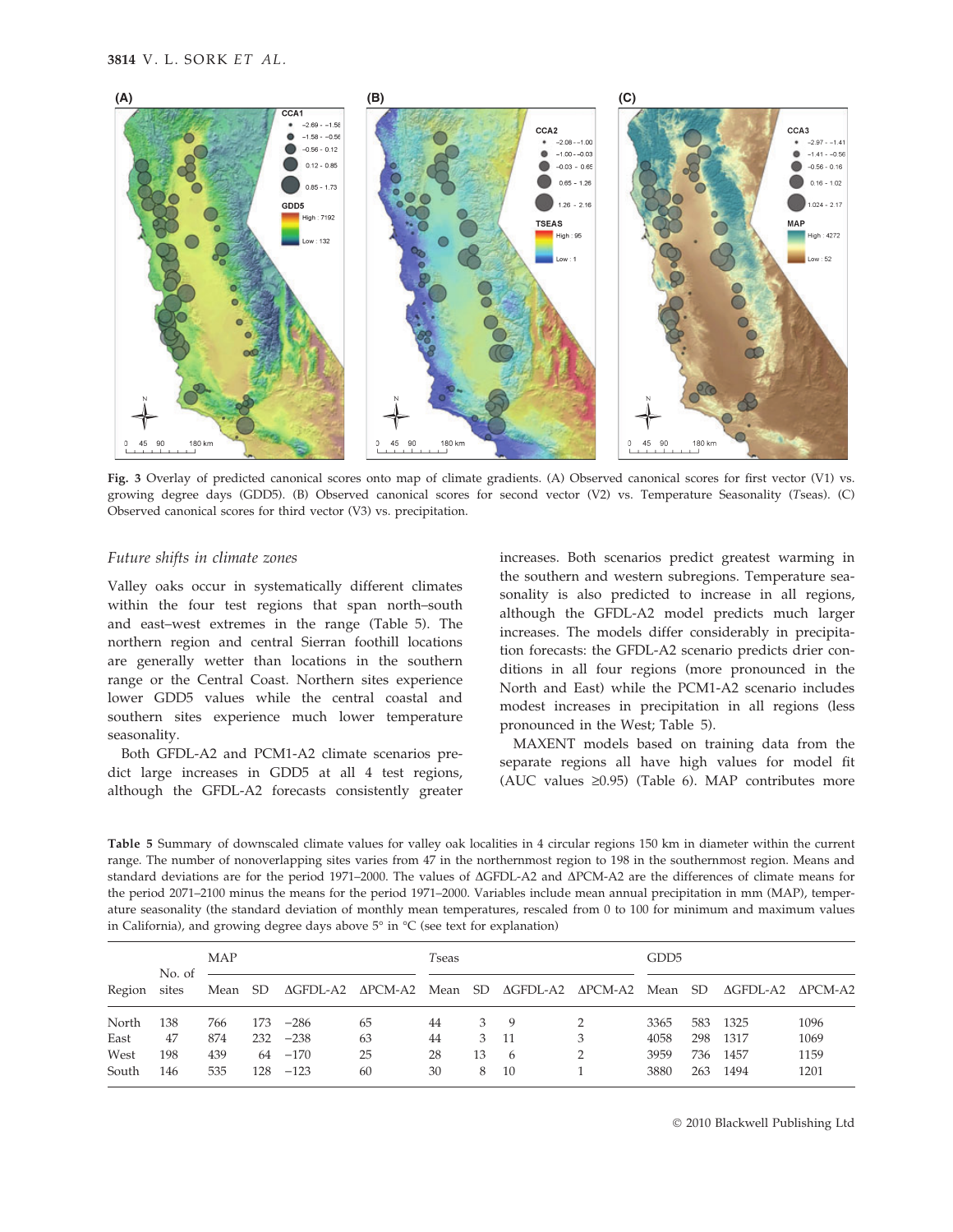Table 6 Summary of model fit (AUC, Area under the Receiver Operator Characteristics curve) and climate variable contributions for four climate-based species distribution models based on the Maximum Entropy (MAXENT) method

|        |     |            |      | Variable contributions $(\%)$ |      |
|--------|-----|------------|------|-------------------------------|------|
| Region | N   | <b>AUC</b> | MAP  | Tseas                         | GDD5 |
| North  | 138 | 0.991      | 49.5 | 11.4                          | 39.1 |
| East   | 47  | 0.946      | 52.8 | 19.7                          | 27.5 |
| West   | 198 | 0.987      | 18.8 | 44.1                          | 37.1 |
| South  | 146 | 0.983      | 42.4 | 32.9                          | 24.9 |

than Tseas or GDD5 in three of the models but temperature variables contribute significantly to all models, especially the model for the western coastal region.

The predicted temperature changes lead to larger spatial shifts of suitable climate zones in some regions than others (Fig. 4). Climates similar to occupied sites in the western coastal region are predicted to be greatly reduced in extent (PCM-A2, Fig. 4b) or occur only in limited areas more than 100 km distant from current sites and nearer to the coast (GFDL-A2, Fig. 4a). Climatically suitable areas for trees in the northern region are predicted to expand greatly into surrounding foothill regions and highly suitable areas either partially overlap (GFDL-A2, Fig. 4c) or fully overlap with currently occupied sites (PCM1-A2, Fig. 4d). For interior sites currently located in the foothills of the Sierra Nevada, comparable climates are predicted to have little overlap with current sites but to shift locally upslope within 1–20 km of currently suitable climate locations (Fig. 4e,f). At the southern end of the range, areas of suitable climate comparable to currently occupied sites occur locally at higher elevations within a few km of currently occupied sites as well as at distant sites (Fig. 4g,h).

# Discussion

The ability of a species to persist under the conditions of rapid climate change will be determined by the responses of local populations (Jackson & Overpeck 2000; Davis & Shaw 2001; Davis et al. 2005; Aitken et al. 2008). Will they be able to tolerate or adapt to changes in local conditions? Will they be able to track shifts in climate zones? Or, will they go extinct? Despite the fact that chloroplast markers show strong geographic structure (Grivet et al. 2008), here we show that historical seed movement of valley oak includes long distance colonization events. These events are mostly north and south, but we also observe east–west colonization that would have included the dispersal of nuclear genotypes

across the range. Thus, seed movement, when combined with gene flow through pollen movement, has resulted in continuously distributed genetic variation with a modest amount of nuclear geographic structure (Grivet et al. 2008). In this paper, we find that nuclear multilocus genetic structure shows a strong association with climatic gradients. This climatically associated genetic structure provides the opportunity for local adaptation to climate and may influence the response of local populations to future climate change.

#### Historical seed movement in Valley oak

The historical movement of valley oak over its evolutionary history appears to have been sufficient to allow gene exchange across its range. Valley oak has a relatively large amount of haplotype diversity, especially when contrasted with the European white oaks sampled on a similar spatial scale and genotyped with the same markers (Grivet et al. 2006). This contrast in haplotype diversity with European populations provides evidence that contemporary valley oak populations are older than the occurrence of the Last Glacial maxima. The lack of recent glaciation in California would have allowed populations to survive cold periods in multiple regions and retain their diversity. During the warm and cool periods of the Pleistocene, as populations expanded and contracted, they would have had ample opportunity to disperse and colonize many sites in California.

The network analysis of the chloroplast haplotypes demonstrates extensive gene movement through colonization. North/south movement along the foothills of the Coastal and Sierra Nevada Ranges seems particularly common. In the northern part of valley oak distribution, we see several connections across the Central Valley probably due to a strong riparian network (Grivet et al. 2008). In the southern part, long distance connectivity occurred from northwest to southeast, but it is difficult to distinguish whether the long distant events actually crossed the Central Valley diagonally or they moved in a stepping stone fashion across the northern Central Valley and then south along the foothills. The pattern of the population network suggests that the western region about the San Francisco Bay area may be a source region. In the south, we observed occasional east–west linkages across the southern Central valley, but with much less frequency. In one case, the interpopulation genetic distance is significantly further than predicted by inter-site physical distance, which implies that those haplotypes may have taken an indirect route to arrive in the Sierra Nevada foothills.

The movement of seeds across the range would also have homogenized the nuclear genetic variation to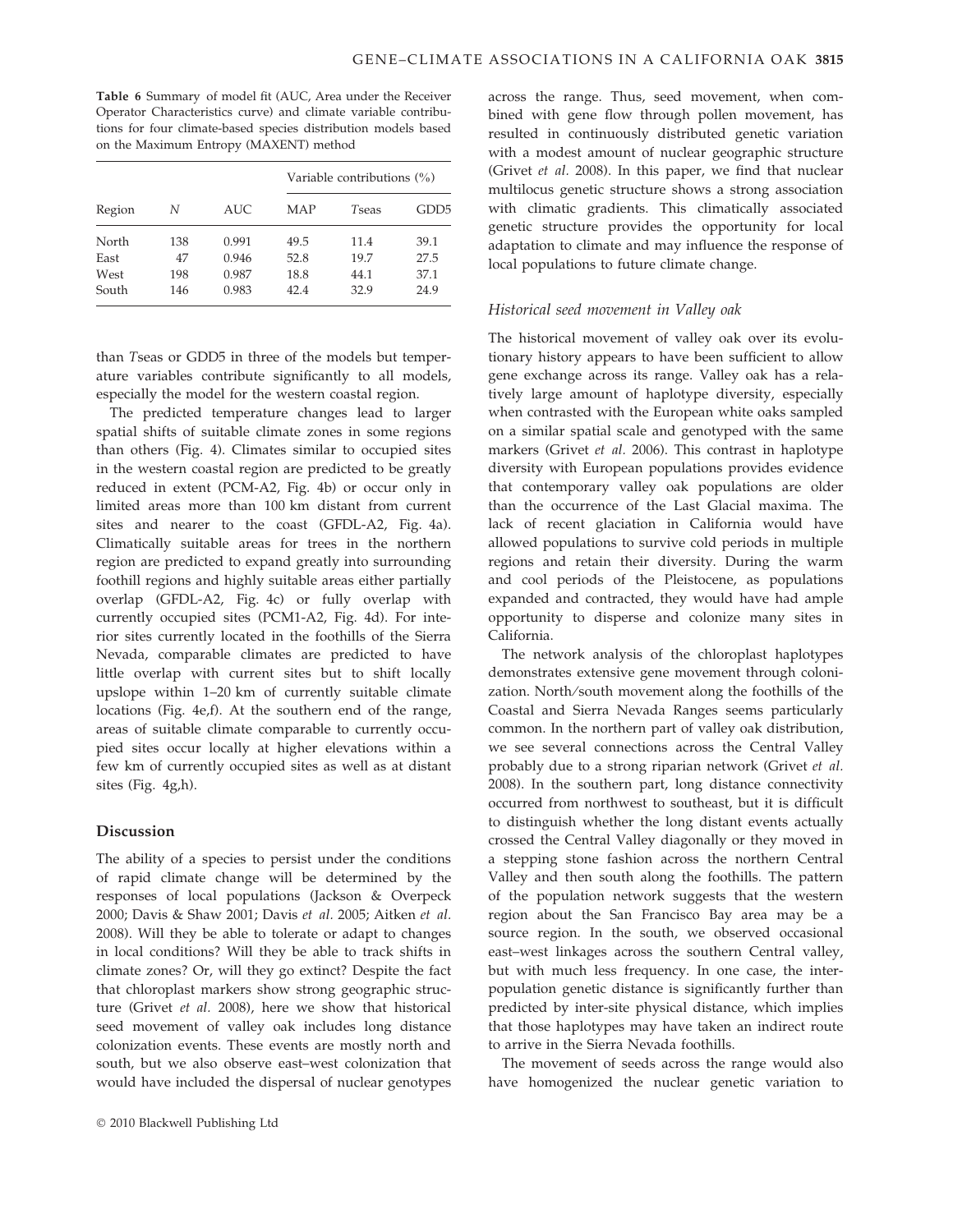some extent. Moreover, given that gene flow in this species is even greater through pollen than seeds (Grivet et al. 2009a; Pluess et al. 2009), pollen-mediated gene movement should have also promoted gene exchange throughout the species range. We point out that the reduced seed movement across the southern Central valley between east and western populations would allow vicariance to contribute to the geographical genetic differences between those two regions. Future analyses can utilize models that will allow the separate contributions of phylogeographic structure and environmental variables that could help sort out the contribution of vicariance (Dyer et al. 2010). Nonetheless, we observe enough gene movement to deduce that the patterns of geographic structure we discuss below cannot be solely attributed to restricted gene movement.

# Association of nuclear genetic variation with climatic variables

Multivariate genetic variation in valley oak is significantly correlated with multivariate climatic variation. It may seem paradoxical that markers such as nuclear microsatellites, which are putatively neutral as single loci, would show an association with climate; however, selection is not acting on these loci per se, but rather on the whole genotype. The accumulation of small effects across loci, especially linked loci, due to selection, along with gene flow and drift, creates a relatively sensitive measure of genetic differences among populations. The most conspicuous difference was between the eastern and western parts of the species range. However, for some of the canonical axes, those east–west differences are as strong in the northern part of the species range where connectivity is relatively high as in the southern part where the connectivity is less. Scores for the first canonical axis, which is most correlated with growing degree days, are highest in the central-western part of the range and the scores are lowest in the south and south eastern part of the range. Second axis scores, which are highly correlated with temperature seasonality, reveal genetic differentiation between populations in the Coast Range foothills vs. eastern populations adjoining the Sierra Nevada. For the third canonical axis, precipitation is a key climate variable, both linearly and in quadratic form.

These geographic patterns of climatically structured genetic variation may provide a useful indication of the geographic patterns of adaptive variation. They could have been shaped by selection on genes that are linked to the markers due to genetic hitchhiking (Barton 2000) or selective sweeps associated with polygenic traits (Pritchard et al. 2010). Recent work using genome scans to identify the association of AFLP loci with environmental gradients illustrates that selection can influence putatively neutral genetic variation through these processes (e.g. Freedman et al. 2010; Thomassen et al. 2010). Of course, isolation by distance and genetic drift could also shape geographic structure, but the correlation with environmental gradients indicates an influence of selection. In our study, we see evidence for the influence of selection when we examine colinearity between genetic variation, climate variation, and geography. Even when we partition out the effect of spatial location, genetic variation is strongly associated with climatic variation. While vicariance may contribute to the significance of the first canonical vector, the second and third canonical vectors provide evidence for the role of selection. Thus, the genetic structure of our populations illustrates the opportunity for adaptation to local climate and allows the formulation of hypotheses and identification of appropriate spatial scales for additional sampling. In the future, a landscape genomic approach, especially using candidate genes related to response to climate, will be a more direct way to identify geographic patterns of adaptive variation (Eckert et al. 2010; Manel et al. 2010; Thomassen et al. 2010).

# Regional variation in distribution models under current and future climates

Maxent models based on mean annual precipitation, temperature seasonality and growing degree days provide good fits to observation data, with AUC values ranging from 0.95 to 0.99 for the different subregions. Consistent with theory (Davis et al. 2005) and empirical evidence (Rehfeldt et al. 2002), populations in different portions of the range experience systematically different climate regimes, so that climate models fitted to observations in one subregion have lower accuracy predicting the occurrence of valley oaks in more distant subregions (Fig. 4).

Fig. 4 Maps of climate-based species distribution models fitted using MAXENT and parameterized using locality data from each of four circled areas. Models were fitted using downscaled grids of mean annual precipitation (MAP), growing degree days above 5 degrees (GDD5), and temperature seasonality (Tseas) for the period 1971–2000. Black areas have probability of occurrence values exceeding 0.5. Gray areas are extrapolated distributions  $(P > 0.5)$  based on the same regional climate model but using climate forecasts based on GFDL-A2 (a, c, e, g) and PCM-A2 (b, d, f, h) models for the period 2071–2100. Dark gray areas are where  $P > 0.5$  in both current and future models.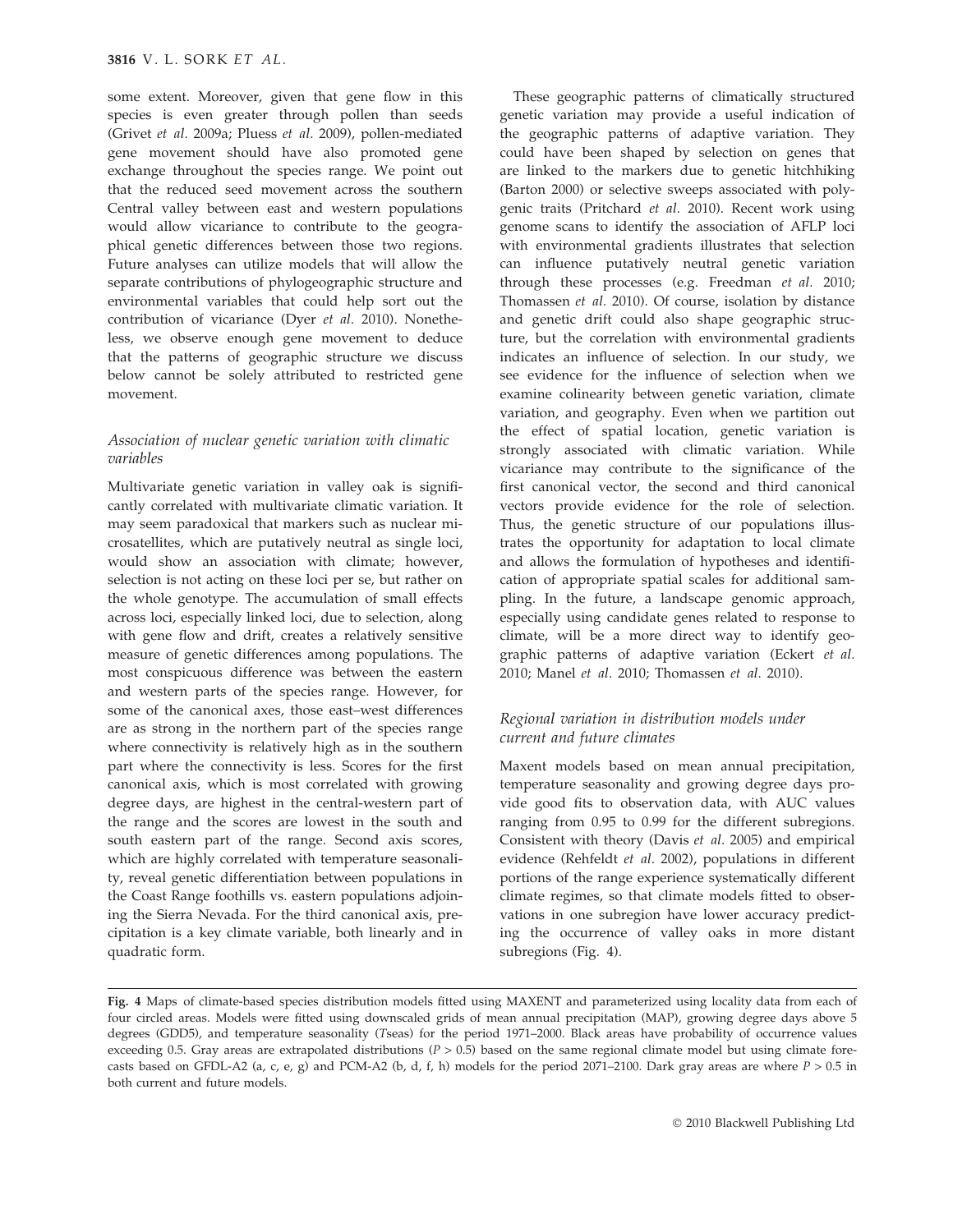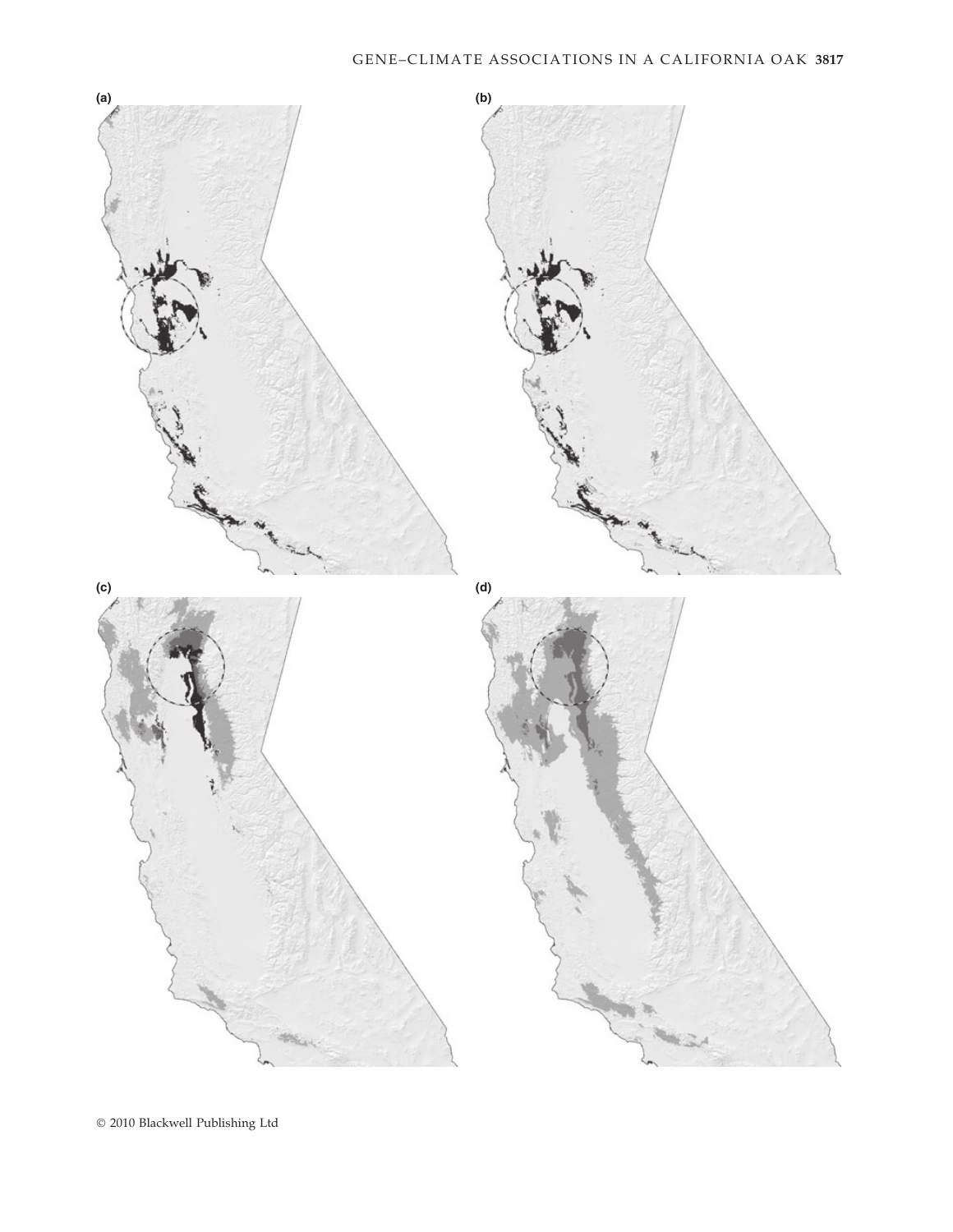

Fig. 4 (Continued)

! 2010 Blackwell Publishing Ltd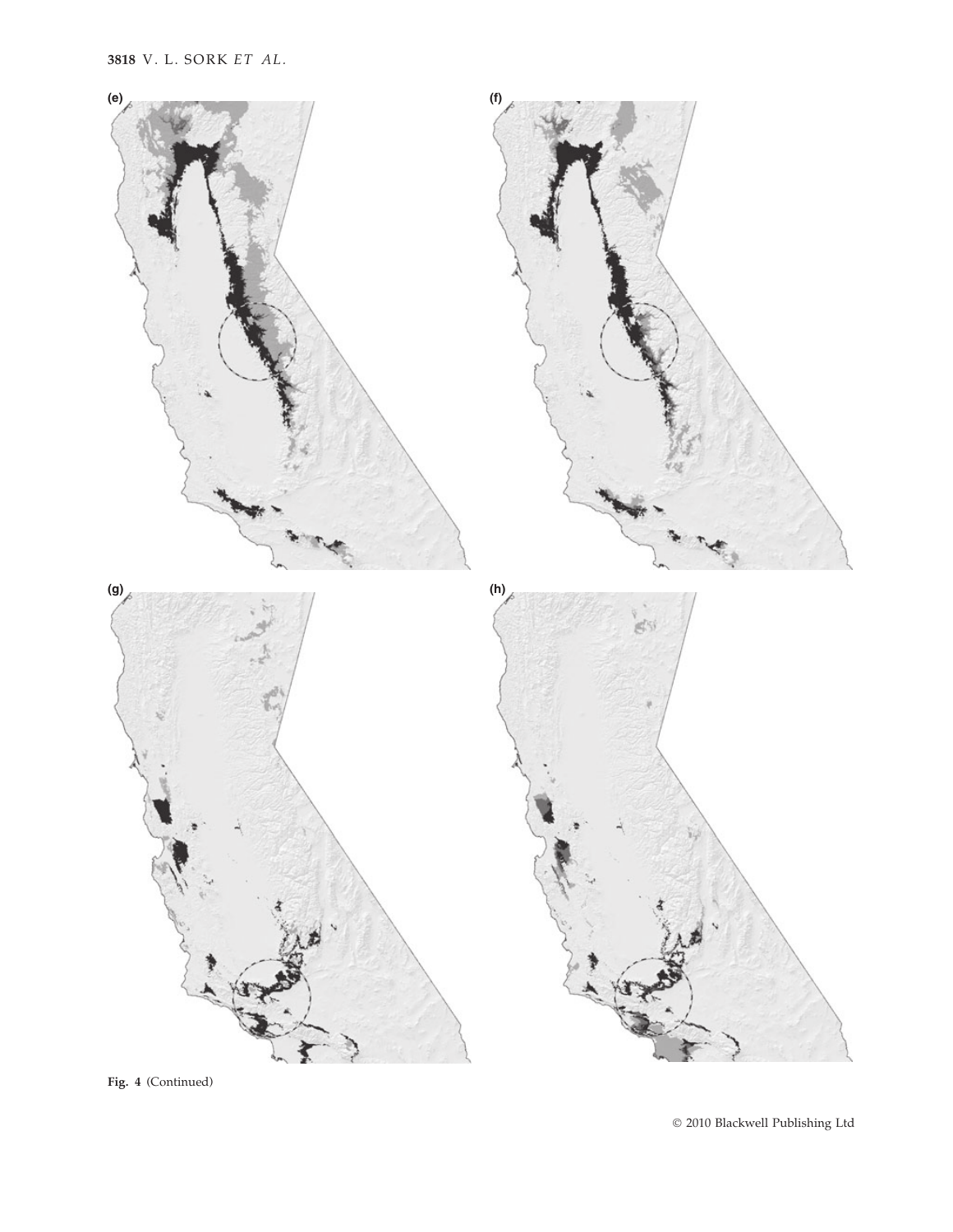The strong spatial structure of genetic variation in valley oak and associated inter-regional variation in climate-based distribution models suggest that valley oak populations will experience region-specific climate change impacts. The differences in the extent of climate displacement reflect both regional differences in the magnitude of projected climate change and the steepness of local topographically induced temperature and precipitation gradients. Our results indicate that central coastal populations are especially vulnerable because increases in temperature and seasonality are proportionally greater here and shallower spatial climate gradients equate to longer distances for range adjustments than for populations elsewhere in the range (Loarie et al. 2009).

We recognize that interpolated climate grids are imperfect models of actual local spatial variation and that such bioclimatic analyses would benefit from denser climate station networks. Comparison to other downscaling methods, such as nonparametric splines (Rehfeldt et al. 2006) and dynamic regional climate models (e.g. Kueppers et al. 2005) is also worth pursuing. Furthermore, other environmental factors could affect these results, notably local soil and hydrologic conditions. Valley oaks are associated with deep loamy soils as well as valley floor and riparian sites with relatively high water tables. We are currently examining the interaction of soil factors and climate factors and comparing different downscaling methods in regional distribution models for the species.

Over a long evolutionary period, tree populations have tremendous potential for gene flow through seeds and pollen (Aitken et al. 2008). In our estimates of contemporary pollen dispersal, the size of a genetic neighbourhood is on the scale of 100 m but with potential for rare long distant dispersal (Austerlitz et al. 2004; Pluess et al. 2009) that could spread novel alleles for several to tens of kilometres. Our studies of seed dispersal indicate very restricted dispersal, but here too occasional long distance dispersal events over a kilometre take place (Sork et al. manuscript in preparation). For example, birds such as jays can regularly transport acorns several kilometres and plant them in the soil (Gomez 2003). Palaeoecological studies of eastern North American oaks, based on recolonization after glaciations, estimate that migration rates are about 100 m per year (McLachlan & Clark 2004), or 6–8 km in 60–80 years, which is less than the climate zone shifts for many parts of the valley oak range predicted by our models. Thus, tracking climate change is probably not a likely scenario for many valley oak populations under the current rapid rates of climate change.

The future of valley oak has many challenges such as regeneration difficulties and landscape transforma-

tion (Tyler *et al.* 2006). The survival of extant populations will require either an ability to adapt to new climates or the presence of individuals that can tolerate the new conditions. As a species with relatively long generation time, adaptation is unlikely to be an effective response. However, it is possible that local populations might include individuals that can tolerate new conditions, which is especially likely for those populations in regions with variable climate conditions (e.g. Sierra foothills). Our regional climate envelopes indicate that the three climate variables we examined contribute differently across regions. For example, mean annual precipitation contributes most to the distribution of valley oak in the east, north, and south regions (42–53%), but its contribution is small in the west region (19%). In contrast, temperature seasonality is important in the west and south regions, but less so in the North and East regions, where seasonality is actually very high (see Fig. 3B). As future climates in the west become warmer and more seasonal, one can speculate whether existing populations have the plasticity to tolerate this shift in climate. Our analysis would suggest that western regional populations may be more vulnerable to climate change than the eastern ones and that tolerance to climate change, in general, is going to be regionally dependent on the interaction between local genetic variation and climate conditions.

## Implications for adaptive genetic variation

As we consider the vulnerability of populations to respond to climate change, patterns of adaptive genetic variation will be more critical than those of neutral genetic variation (Holderegger et al. 2006). As a first step, it is useful to simply understand how geographic genetic structure is associated with climate variables so that we can make some first order approximations about potential responses (Manel et al. 2010). Forest geneticists have used genetic markers in this way to construct seed zones to select genotypes for plantations (see Westfall & Conkle 1992). The microsatellite markers examined in this study have described geographic genetic structure, and revealed genetic clines associated with geographical and climatic gradients. These clines provide the opportunity for selection on phenotypic traits but whether these clines are correlated with adaptive evolution has to be carefully demonstrated. Other processes, such as migration or range expansion, may generate such clines in loci across environmental gradients. After portioning out the effect of spatial location, we still find significant variation due to the genetic association with climate. The next step would be to identify candidate genes associated with these traits and assess whether geographic variation in SNPs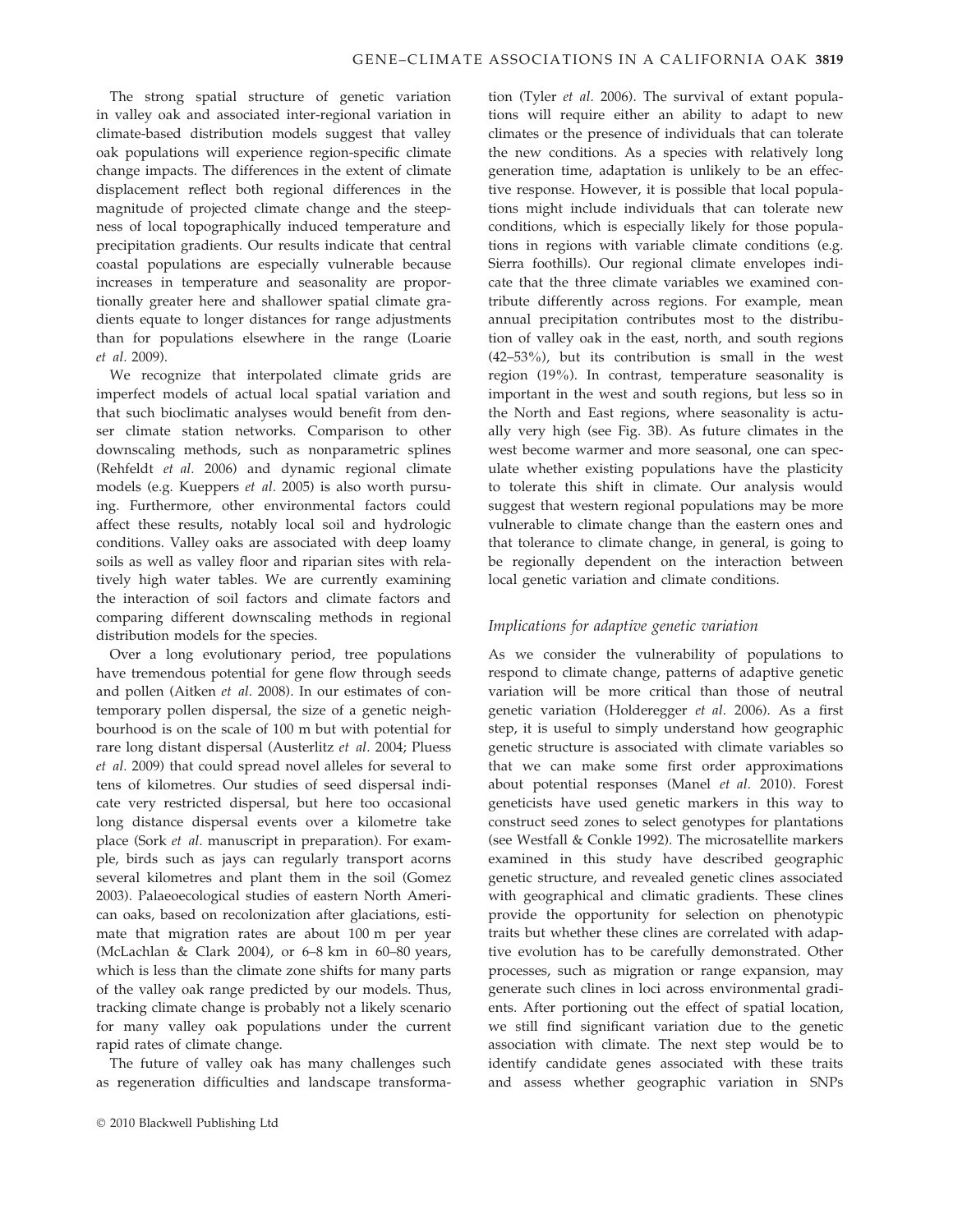follows environmental gradients in a similar geographic pattern.

Population genomics is facilitating the identification of adaptive molecular variation by examining numerous loci or genome regions, and recent advances in genome-wide scans have allowed examining footprint of selection in numerous species (Luikart et al. 2003; Nielsen 2005; Biwas & Akey 2006). One could take two approaches. The first one would be to examine variation within candidate genes coding for known biological functions, potentially correlated with adaptive traits, such as phenology (Heuertz et al. 2006; Pyhajarvi et al. 2007), drought tolerance (González-Martínez et al. 2006; Pyhajarvi et al. 2007; Eveno et al. 2008; Grivet et al. 2009b) or cold resistance (Wachowiak et al. 2009). The second would use a random scan of the genome and look for loci or SNP potentially under selection (e.g. Namroud et al. 2008; Eckert et al. 2010). The next step is to link SNP's under selection with phenotypes measured in common gardens through association studies (e.g. González-Martínez et al. 2007). The geographic mapping of those SNP's could then provide a direct indicator of how various populations have responded to past climate change and thus may respond to future climate change. Currently, work is underway with valley oak to identify SNP variation at candidate genes linked to traits such as drought tolerance and phenology, which would allow us to map adaptive variation on the landscape and assess its association with climate variables.

Ultimately, intense genome scans linked with common garden measurements of phenotypes will allow us to assess the extent to which the mapping of candidate genetic variation provides insight about the ability of local populations to tolerate climate change. It is encouraging that studies have found associations between molecular markers and phenotype (Savolainen et al. 2007). If we can understand the linkages, future studies may be able use maps of adaptive genes to identify regions of concern with respect to climate change.

## **Conclusions**

Valley oak populations show a great deal of historical genetic connectivity that indicates tremendous potential for gene movement throughout its range. Yet, the rate of rapid climate change that is now being modelled is likely to cause shifts in climate zones that are beyond the rate of migration for most local populations. The geographic analysis of genetic structure shows a strong association with climate variables that indicates that regional populations are likely to be adapted to local climate conditions. Because some regions will experience particularly dramatic shifts in climate zones, the underlying climatically based genetic structure may constrain the ability of populations to tolerate that rapid climate change. Future studies using candidate genes and common garden experiments are needed to evaluate the extent to which spatially distributed local populations can tolerate or adapt to future climate conditions.

## Acknowledgements

We thank the anonymous reviewers who provide valuable suggestions on how to improve the manuscript. We are grateful to: Rodney Dyer and Doug Scofield for discussions of data analysis; Keith Gaddis, Karen Lundy, Stephanie Steele, and Pam Thompson for comments on manuscript; Charles Winder, Edith Martinez, and Karen Lundy for laboratory work; and Uma Dandekar and other staff at the UCLA Sequencing and Genotyping Core Facility. We thank all those people who were drafted into collecting oak leaves, including Brian Alfaro, Maria Valbuena-Carabaña, Kurt Merg, Andrea Pluess, Andrea Sork, Danielle Sork, Silke Werth, and Charles Winder. Over the years of data collection and analysis, VLS received funding from UCLA Division of Life Sciences, UCLA Senate Faculty Research Programme, NSF DEB-0089445, NSF DEB-0516529, and the National Geographic Society. FWD and MI were supported by California Energy Commission research project CEC 500-08-020. HW was supported by the China National Scientific and Technical Foundation Project (Grant No. 2006FY210100).

## References

- Aitken SN, Yeaman S, Holliday JA, Wang TL, Curtis-McLane S (2008) Adaptation, migration or extirpation: climate change outcomes for tree populations. Evolutionary Applications, 1, 95–111.
- Austerlitz F, Dick CW, Dutech C et al. (2004) Using genetic markers to estimate the pollen dispersal curve. Molecular Ecology, 13, 937–954.
- Barton N (2000) Genetic hitchhiking. Philosophical Transactions of the Royal Society of London B Biological Sciences, 355, 553– 1562.
- Bawa KS, Dayanandan S (1998) Global climate change and tropical forest genetic resources. Climatic Change, 39, 473–485.
- Bennett KD (1997) Evolution and Ecology: The Pace of Life. Cambridge University Press, Cambridge, UK.
- Biwas S, Akey JM (2006) Genomic insights into positive selection. Trends in Genetics, 22, 437–446.
- Borcard D, Legendre P, Drapeau P (1992) Partialling out the spatial component of ecological variation. Ecology, 73, 1045– 1055.
- Box GEP, Draper NR (1987) Empirical Model-Building and Response Surfaces John Wiley & Sons, New York, NY.
- Cayan DR, Maurer EP, Dettinger MD, Tyree M, Hayhoe K (2008) Climate change scenarios for the California region. Climatic Change, 87, S21–S42.
- Daly C, Halbleib M, Smith JI et al. (2008) Physiographically sensitive mapping of climatological temperature and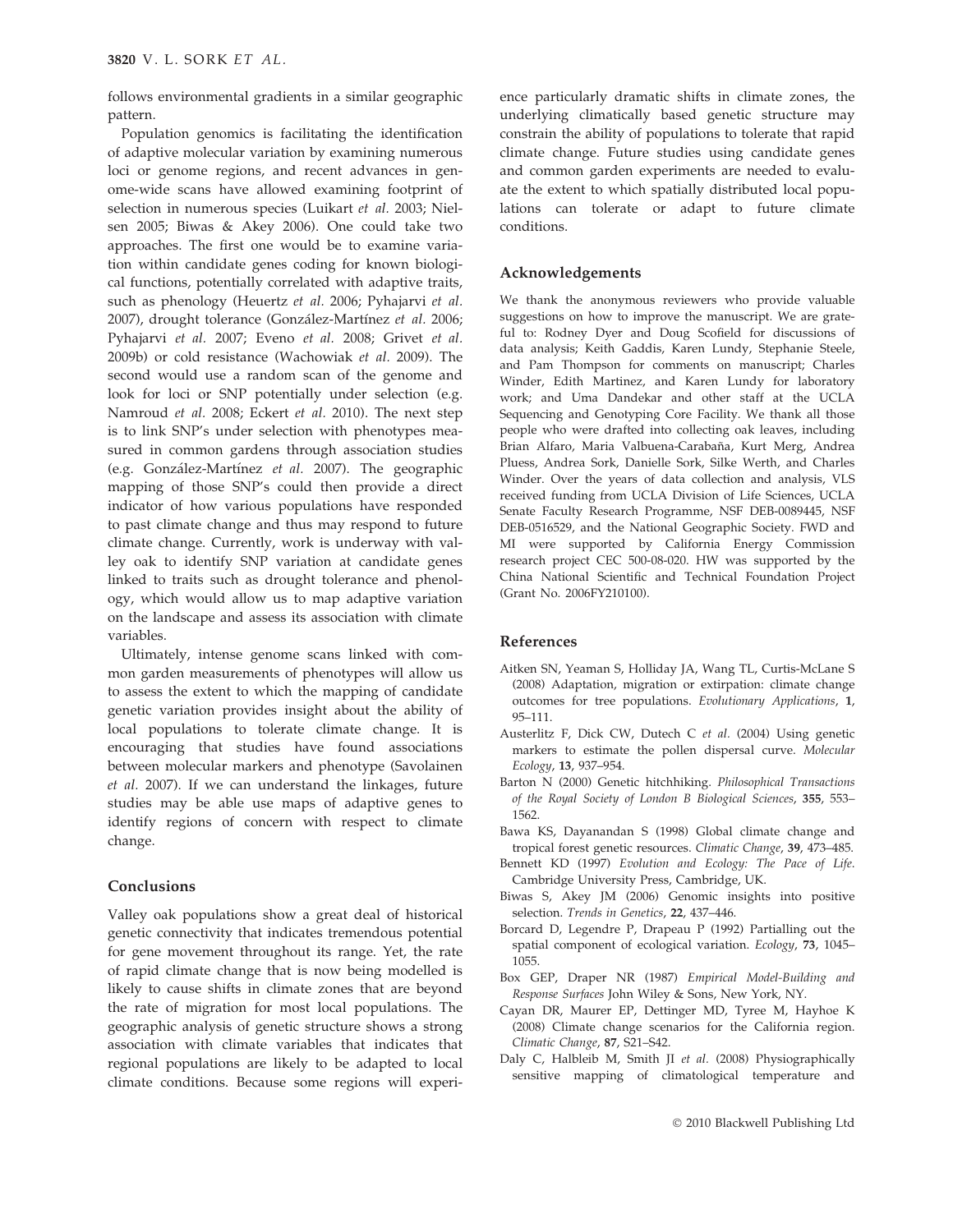precipitation across the conterminous United States. International Journal of Climatology, 28, 2031–2064.

- Davis MB, Shaw RG (2001) Range shifts and adaptive responses to Quaternary climate change. Science, 292, 673– 679.
- Davis FW, Stoms DM, Hollander AD et al. (1998) The California Gap Analysis Project–Final Report. University of California, Santa Barbara, CA. Available from http://www. biogeog.ucsb.edu/projects/gap/gap\_rep.html.
- Davis MB, Shaw RG, Etterson JR (2005) Evolutionary responses to changing climate. Ecology, 86, 1704–1714.
- Deguilloux M-F, Dumolin-Lapègue S, Gielly L, Grivet D, Petit RJ (2003) A set of primers for the amplification of chloroplast microsatellites in Quercus. Molecular Ecology Notes, 3, 24–27.
- Dutech C, Sork VL, Irwin AJ, Smouse PE, Davis FW (2005) Gene flow and fine-scale genetic structure in a wind pollinated tree species, Quercus lobata (Fagaceae). American Journal of Botany, 92, 252–261.
- Dyer RJ (2009) GENETICSTUDIO. A suite of programs for the spatial analysis of genetic marker data. Molecular Ecology Resources, 9, 110–113.
- Dyer RJ, Nason JD (2004) Population Graphs: the graph theoretic shape of genetic structure. Molecular Ecology, 13, 1713–1727.
- Dyer RJ, Nason JD, Garrick RC (2010) Landscape modelling of gene flow: Improved power using conditional genetic distance derived from the topology of population networks. Molecular Ecology, 19, 3746–3759.
- Eckert AJ, Bower AD, González-Martínez SC, Wegrzyn JL, Coop G, Neale DB (2010) Back to nature: ecological genomics of loblolly pine (Pinus taeda, Pinaceae). Molecular Ecology, 19, 3789–3805.
- Elith J, Graham C, Anderson R et al. (2006) Novel methods improve prediction of species' distributions from occurrence data. Ecography, 29, 129–151.
- Endler JA (1986) Natural Selection in the Wild. Princeton. Princeton University Press, Princeton, NJ.
- Eveno E, Collada C, Guevara MA et al. (2008) Contrasting patterns of selection at Pinus pinaster Ait. drought stress candidate genes as revealed by genetic differentiation analyses. Molecular Biology and Evolution, 25, 417–437.
- Flint AL, Flint LE (2007) Application of the basin characterization model to estimate in-place recharge and runoff potential in the Basin and Range carbonate-rock aquifer system, White Pine County, Nevada, and adjacent areas in Nevada and Utah. U.S. Geological Survey Scientific Investigations Report 2007-5099.
- Flint AL, Flint LE (2010) Downscaling future climate scenarios to fine scales for hydrologic and ecologic modeling and analysis. In Review, U.S. Geological Survey, California Water Science Center, Sacramento, CA.
- Foll M, Gaggiotti O (2006) Identifying the environmental factors that determine the genetic structure of populations. Genetics, 174, 875–891.
- Freedman AH, Thomassen HA, Buermann W, Smith TB (2010) Genomic signals of diversification along ecological gradients in a tropical lizard. Molecular Ecology, 19, 3773– 3788.
- Garrick RC, Nason JD, Meadows CA, Dyer RJ (2009) Not just vicariance: phylogeography of a Sonoran Desert euphorb

indicates a major role of range expansion along the Baja peninsula. Molecular Ecology, 18, 1916–1931.

- Gomez J (2003) Spatial patterns in long-distance dispersal of Quercus ilex acorns by jays in a heterogeneous landscape. Ecography, 26, 573–584.
- González-Martínez SC, Ersoz E, Brown GR, Wheeler NC, Neale DB (2006) DNA sequence variation and selection of tag single-nucleotide polymorphisms at candidate genes for drought-stress response in Pinus taeda L. Genetics, 172, 1915– 1926.
- González-Martínez SC, Wheeler NC, Ersoz E, Nelson CD, Neale DB (2007) Association genetics in Pinus taeda L. I. Wood property traits. Genetics, 175, 399–409.
- Griffin JR, Critchfield WB (1972) The Distribution of the Forest Trees in California. Pacific SW Forest and Range Experiment Station, U.S. Department of Agriculture Forest Service, Berkeley.
- Grivet D, Smouse PE, Sork VL (2005) A novel approach to an old problem: tracking dispersed seeds. Molecular Ecology, 14, 3585–3595.
- Grivet D, Deguilloux M-F, Petit RJ, Sork VL (2006) Contrasting patterns of historical colonization in white oaks (Quercus spp.) in California and Europe. Molecular Ecology, 15, 4085– 4093.
- Grivet D, Sork VL, Westfall RD, Davis FW (2008) Conserving the evolutionary potential of California valley oak (Quercus lobata Nee): a multivariate genetic approach to conservation planning. Molecular Ecology, 17, 139–156.
- Grivet D, Robledo-Arnuncio JJ, Smouse PE, Sork VL (2009a) Relative contribution of contemporary pollen and seed dispersal to the effective parental size of seedling population of California valley oak (Quercus lobata Nee). Molecular Ecology, 18, 3967–3979.
- Grivet D, Sebastiani F, Gonzalez-Martinez SC, Vendramin GG (2009b) Patterns of polymorphism resulting from long-range colonization in the Mediterranean conifer Aleppo pine. New Phytologist, 184, 1016–1028.
- Hamrick JL (2004) Response of forest trees to global environmental changes. Forest Ecology and Management, 197, 323–335.
- Heuertz M, De Paoli E, Kallman T et al. (2006) Multilocus patterns of nucleotide diversity, linkage disequilibrium and demographic history of Norway spruce [Picea abies (L.) Karst]. Genetics, 174, 2095–2105.
- Hidalgo HG, Dettinger MD, Cayan DR (2008) Downscaling with constructed analogues: Daily precipitation and temperature fields over the United States. PIER Energy-Related Environmental Research Report CEC-500-2007-123. California Energy Commission, Sacramento.
- Holderegger R, Kamm U, Gugerli F (2006) Adaptive vs. neutral genetic diversity: implications for landscape genetics. Landscape Ecology, 21, 797–807.
- Holsinger KE (1993) The evolutionary dynamics of fragmented plant populations. In: Biotic Interactions and Global Change, (eds Kingsolver JG, Kareiva PM, Huey RB), pp. 198–216. Sinauer Associates, Sunderland, MA.
- Jackson ST, Overpeck JT (2000) Responses of plant populations and communities to environmental changes of the late Quaternary. Paleobiology, 26, 194–220.
- Joost S, Kalbermatten M, Bonin A (2008) Spatial analysis method (SAM): a software tool combining molecular and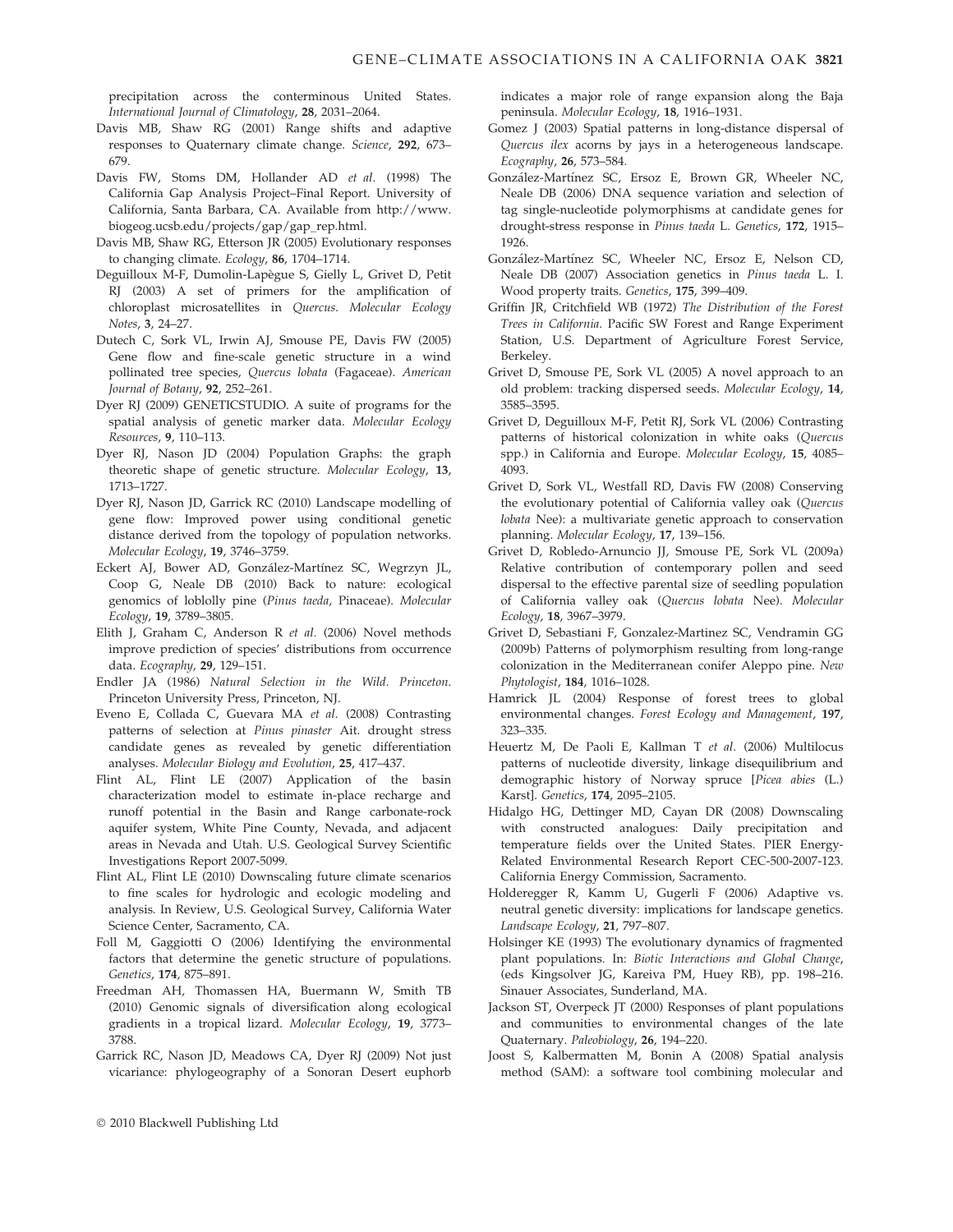environmental data to identify candidate loci for selection. Molecular Ecology Resources, 8, 957–960.

- Jump AS, Hunt JM, Martínez-Izquierdo JA, Peñuelas J (2006) Natural selection and climate change: temperature-linked spatial and temporal trends in gene frequency in Fagus sylvatica. Molecular Ecology, 15, 3469–3480.
- Kelly PA, Phillips SE, Williams DF (2005) Documenting ecological change in time and space: the San Joaquin Valley of California. In: Mammalian Diversification: From Chromosomes to Phylogeograph (A Celebration of the Career of James L. Patton) (eds Lacey EA, Myers P), University of California Press, Berkeley.
- Kueppers LM, Snyder MA, Sloan LC, Zavaleta ES, Fulfrost B (2005) Modeled regional climate change and California enaemic oak ranges. Proceedings of the National Academy of Sciences of the United States of America, 102, 16281–16286.
- Ledig FT (1992) Human impacts on genetic diversity in forest ecosystems. Oikos, 63, 87–108.
- Legendre P, Legendre L (1998) Numerical Ecology, 2nd English edn. Elsevier, Amsterdam.
- Loarie SR, Duffy PB, Hamilton H et al. (2009) The velocity of climate change. Nature, 462, 1052–1111.
- Luikart G, England PR, Tallmon D, Jordan S, Taberlet P (2003) The power and promise of population genomics: From genotyping to genome typing. Nature Review Genetics, 4, 981– 994.
- Manel S, Schwartz MK, Luikart G, Taberlet P (2003) Landscape genetics: combining landscape ecology and population genetics. Trends in Ecology & Evolution, 18, 189–197.
- Manel S, Joost S, Epperson BK et al. (2010) Perspectives on the use of landscape genetics to detect genetic adaptive variation in the field. Molecular Ecology, 19, 3760–3772.
- McLachlan JS, Clark JS (2004) Reconstructing historical ranges with fossil data at continental scales. Forest Ecology and Management Holsinger, 197, 139–147.
- Mitton JB (1997) Selection in Natural Populations. Oxford University Press, New York.
- Namroud MC, Beaulieu J, Juge N, Laroche J, Bousquet J (2008) Scanning the genome for gene single nucleotide polymorphisms involved in adaptive population differentiation in white spruce. Molecular Ecology, 17, 3599–3613.
- Nielsen R (2005) Molecular signatures of natural selection. Annual Review of Genetics, 39, 197–218.
- Parmesan C (2006) Ecological and evolutionary responses to recent climate change. Annual Review of Ecology Evolution and Systematics, 37, 637–669.
- Parry ML, Canziani OF, Palutikof JP, van der Linden PJ, Hanson CE (2007) Working Group II Report. Impacts, Adaptation and Vulnerability. Contribution of Working Group II to the Fourth Assessment Report of the Intergovernmental Panel on Climate Change. Cambridge University Press, Cambridge, UK.
- Phillips SJ, Dudı'k M (2008) Modeling of species distributions with Maxent: new extensions and a comprehensive evaluation. Ecography, 31, 161-175.
- Phillips SJ, Anderson RP, Schapire RE (2006) Maximum entropy modeling of species geographic distributions. Ecological Modeling, 190, 231–259.
- Pluess AR, Sork VL, Dolan B et al. (2009) Short distance pollen movement in a wind-pollinated tree, Quercus lobata (Fagaceae). Forest Ecology and Management, 258, 735–744.
- Pritchard JK, Pickrell JK, Coop G (2010) The genetics of human adaptation: hard sweeps, soft sweeps, and polygenic adaptation. Current Biology, 20, R208–R215.
- Pyhajarvi T, Garcia-Gil MR, Knurr T et al. (2007) Demographic history has influenced nucleotide diversity in European Pinus sylvestris populations. Genetics, 177, 1713–1724.
- Randin CF, Jaccard H, Vittoz P, Yoccoz NG, Guisan A (2009) Land use improves spatial predictions of mountain plant abundance but not presence-absence. Journal of Vegetation Science, 20, 996–1008.
- Rehfeldt GE, Tchebakova NM, Parfenova YI et al. (2002) Intraspecific responses to climate in Pinus sylvestris. Global Change Biology, 8, 912–929.
- Rehfeldt GE, Crookston NL, Warwell MV, Evans JS (2006) Empirical analyses of plant-climate relationships for the western United States. International Journal of Plant Sciences, 167, 1123–1150.
- SAS Institute (1989) SAS/STAT User's guide, Version 6, Fourth Edition, Volume 1. Cary, NC.
- Savolainen O, Pyhajarvi T, Knurr T (2007) Gene flow and local adaptation in trees. Annual Review of Ecology Evolution and Systematics, 38, 595–619.
- Scofield D, Sork VL, Smouse P (2010) Influence of acorn woodpecker social behaviour on transport of coast live oak (Quercus agrifolia) acorns in a southern California oak savanna. Journal of Ecology, 98, 561-572.
- Seo C, Thorne JH, Hannah L, Thuiller W (2009) Scale effects in species distribution models: implications for conservation planning under climate change. Biology Letters, 5, 39–43.
- Smouse PE, Williams RC (1982) Multivariate analysis of Hla disease associations. Biometrics, 38, 757–768.
- Smouse PE, Dyer RJ, Westfall RD, Sork VL (2001) Twogeneration analysis of pollen flow across a landscape. I. Male gamete heterogeneity among females. Evolution, 55, 260–271.
- Solomon S, Qin D, Manning M et al. (2007) Working Group I Report.The Physical Science Basis. Contribution of Working Group I to the Fourth Assessment Report of the Intergovernmental Panel on Climate Change. Cambridge University Press, Cambridge.
- Sork VL, Smouse PE (2006) Genetic analysis of landscape connectivity in tree populations. Landscape Ecology, 21, 821– 836.
- Sork VL, Dyer R, Davis F, Smouse P (2002a) Mating system in California Valley oak, Quercus lobata Neé. In: Proceedings of the Fifth Symposium on Oak Woodlands: Oaks in California's Changing Landscape. 2001 October 22–25; San Diego, CA. Gen. Tech. Rep. PSW-GTR-184 (eds Standiford RBMD, McCreary D, Purcell KL), pp. 427–444. Pacific Southwest Research Station, Forest Service, U.S. Department of Agriculture, Albany, CA.
- Sork VL, Davis FW, Smouse PE et al. (2002b) Pollen movement in declining populations of California Valley oak, Quercus lobata: where have all the fathers gone? Molecular Ecology, 11, 1657–1668.
- Sork VL, Davis FW, Grivet D (2009) Incorporating genetic information into conservation planning for California valley oak. Gen. Tech. Rep. PSW-GTR-217 497-509.
- Storfer A, Murphy MA, Evans JS et al. (2007) Putting the 'landscape' in landscape genetics. Heredity, 98, 128–142.
- Thomassen HA, Cheviron ZA, Freedman AH, Harrigan RJ, Wayne RK, Smith TB (2010) Spatial modelling and